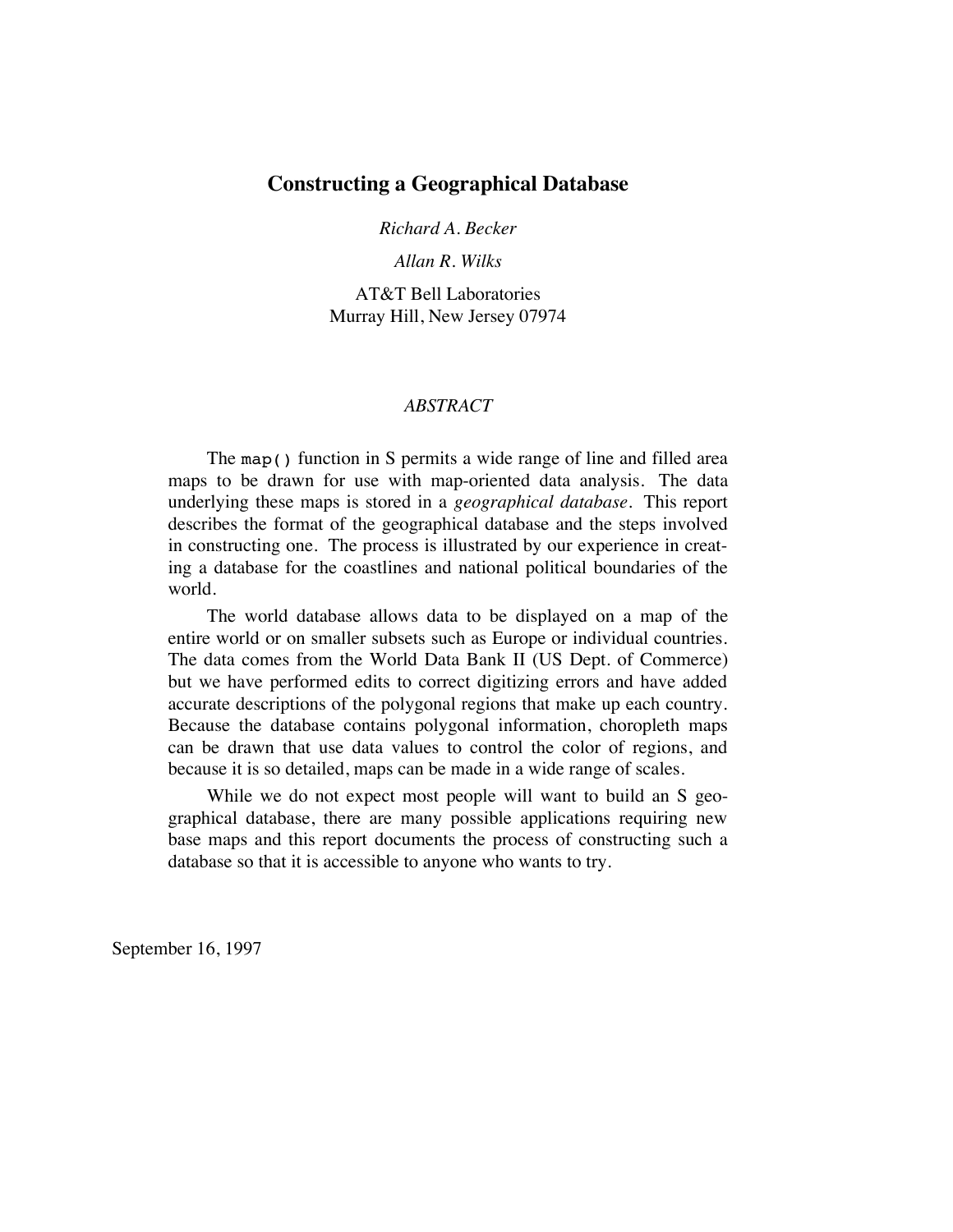# **Constructing a Geographical Database**

*Richard A. Becker*

*Allan R. Wilks*

AT&T Bell Laboratories Murray Hill, New Jersey 07974

#### **1. Introduction**

Our previous document, "Maps in S" (Becker and Wilks, 1991), described a set of S functions for displaying maps. The software to implement these functions was introduced with the August, 1991 version of S, along with a county-level database of the United States. Almost immediately following this introduction, we received requests for other map databases: of LATAs, particular countries, or even the entire world. This report is an answer to those requests. It describes how we produced a world database for S, documenting the process step by step. It also describes the format of the data expected by the S mapping facility. The world database that we constructed was made available on the statlib server† in April, 1992 and is sufficiently detailed that it should immediately answer many of the map requests we have received. In addition, the description of how it was built provides a model for constructing other databases.

#### **2. The Data**

\_ \_\_\_\_\_\_\_\_\_\_\_\_\_\_

There are a number of steps in creating a geographical database for use with the map() function in S. Our goal in this report is describe each of these steps as they were actually carried out in a large example. The final product of this process is what we call a *geographical database*, which consists of a set of three files, containing information on polylines, polygons, and region names. The actual format of the data in these files will be described later. For now, we need to know the structure of the information in these files in order to understand the process used to create them.

The *polyline file* describes a set of polylines, each of which is a connected sequence of points on the earth's surface—the vast majority of the data in the polyline file consists of the coordinates of these points. The *polygon file* says how to fit the polylines together to form closed polygonal regions, each representing a country or state or province, for example. The relationship between the polylines and polygons—the topology of the map—is also stored in these two files. Each polyline is directed; in other words, it has a beginning and an end (its first and last points) and therefore a left side and a right side, as

<sup>†</sup> The statlib server is a computer at Carnegie-Mellon University that provides a repository for statistical programs and data, much like the netlib server (Dongarra and Grosse, 1987) provides facilities for numerical software. To retrieve the world database, send the message send world.map from S to statlib@lib.stat.cmu.edu. The server will send a description of the access procedure via return mail.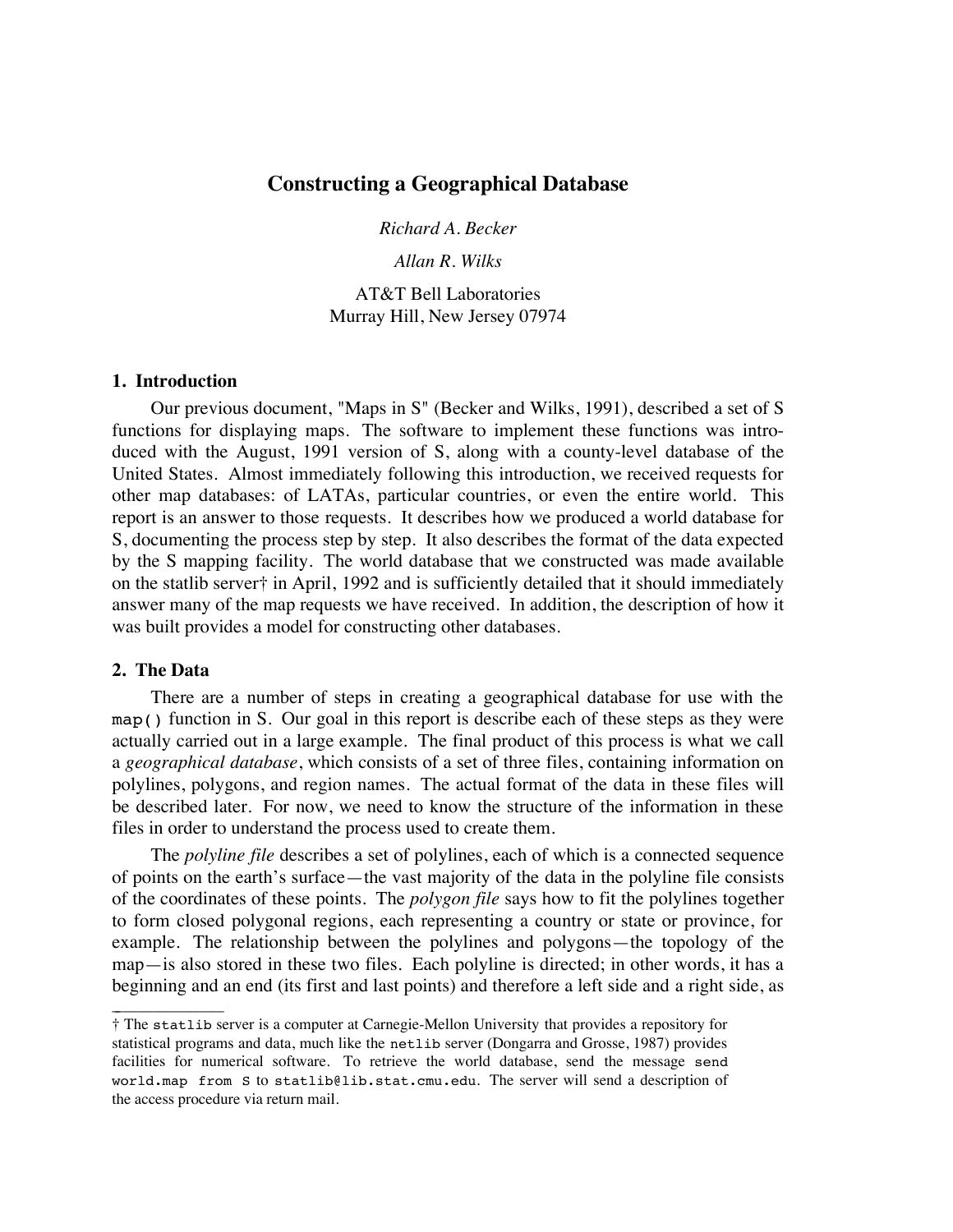if you were standing at the first point of the polyline, looking toward the second. Each polyline is given a number, and the definition of a polygon is a list of these numbers, together with instructions on the direction in which to follow each polyline—forward or reverse—when making a complete circuit around the polygon. Each polygon is given a number, and the definition of a polyline also contains the information about which polygon is to the left of it and which is to the right. Finally, the *region name file* gives a name to each of the polygons.

These three files must be constructed from whatever raw information is available. We assume that someone has already digitized the desired information, giving coordinates of the endpoints of the individual line segments that comprise the map. In other words, we are assuming that we start with at least the individual line segments of the polylines. We may, however, have more information than this. For example, the Census Bureau data, which we used to construct the state and county maps, included for each line segment, the region (state and county) to each side of it. The world data, described in detail here, provided individual line segments already joined into polylines but no information was included about the polygons bounded by the polylines.

The World Data Bank II (WDBII) data consists of 33827 polylines, each of which is given as a sequence of latitude/longitude pairs. The polylines are divided into regions of the world (North America, South America, Europe-Africa, and Asia) and into four classifications within the regions. The classifications are: international boundaries or limits of sovereignty; coast, islands, and lakes; rivers; and internal boundaries. These classifications are further subdivided by importance of the features. We extracted data for 4115 of the polylines. These were comprised of the 2976 polylines of coasts, islands and lakes denoted in the database by

• coast, islands and lakes that appear on all maps

and the 1139 political boundary polylines labelled as

- demarcated or delimited (1038)
- indefinite or in dispute (57)
- lines of separation or sovereignty on land (38)
- no defined line; guide only; South Arabian Peninsula (6)

We omitted the remaining approximately 30,000 polylines. These corresponded to smaller islands and lakes, as well as reefs, salt pans, ice shelves and glaciers. We also left out about 150 polylines corresponding to ill-defined boundaries, as well as most of the river polylines, since they don't serve to separate the land belonging to nations. (This is a statement about the database, not about boundaries in general; when a political boundary lies along a river, WDBII will mark it as a political boundary and hence it will be included in the subset we chose.) We also included none of the internal boundary polylines (US states and Canadian provinces), as our goal was to make a map only of nations.

With the major changes that have occurred in the world political situation since 1990, it is important to note here that our data was collected at a prior point in time and corresponds to an outdated world. Of course, the coast, islands, and lake data is still correct, as are most of the political boundaries. However, we did update boundaries that were easy to do. In particular, we removed the boundaries between East and West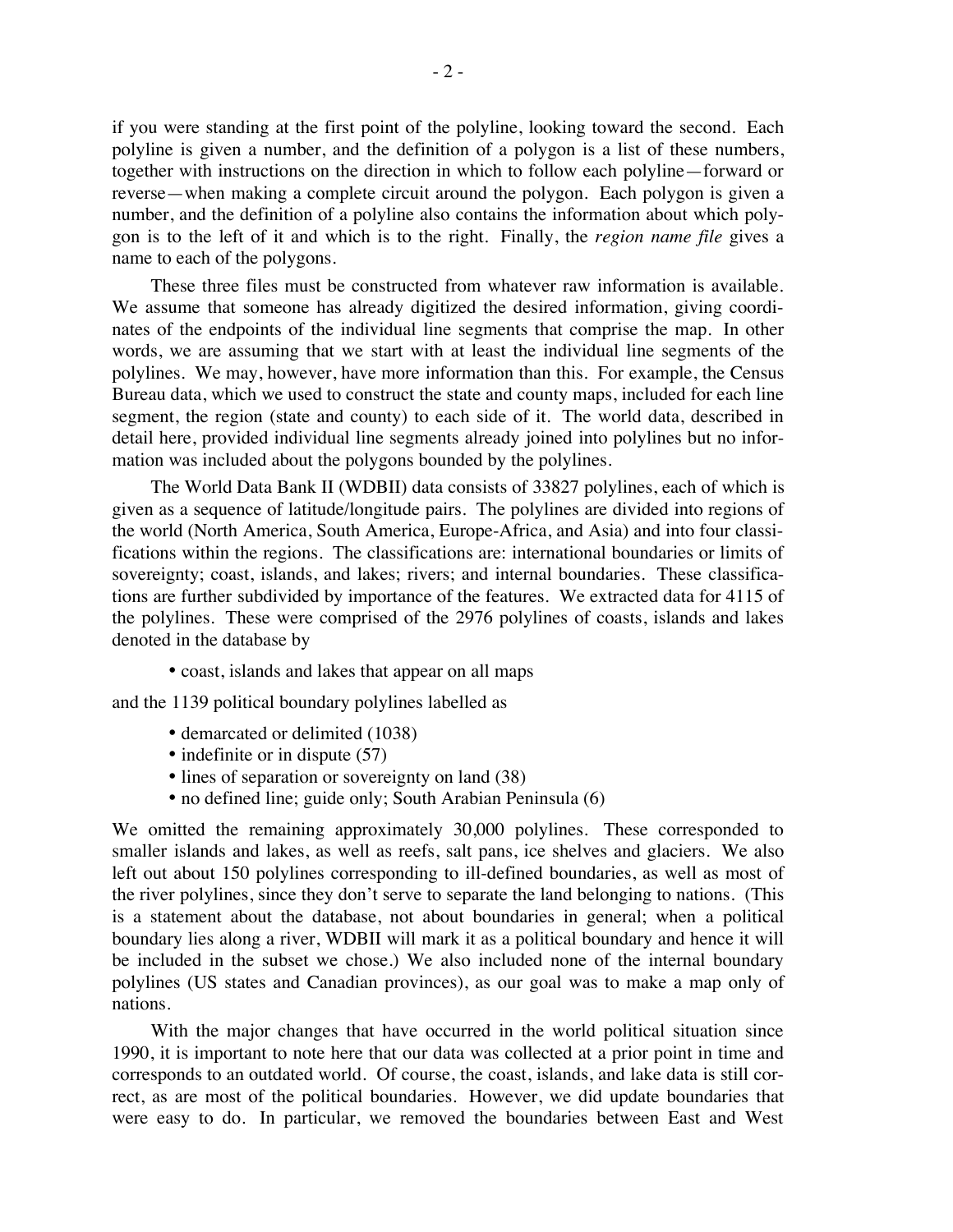Germany and between Yemen and the Peoples Republic of Yemen. We did not, however, attempt to introduce the boundaries corresponding to the Baltic states or the Commonwealth of Independent States. To do so would have required digitization of those boundaries.

#### **3. Editing the data**

 $\overline{\phantom{a}}$  , where  $\overline{\phantom{a}}$ 

Having extracted a subset of the WDBII data consisting of 4115 polylines, comprised of 1685078 vertices, we needed to make sure that certain constraints were satisfied, to make it possible to construct the sort of database that the map() function expects. There are three such constraints; we give two of them here and defer the third until later. If we think of the polylines as defining an abstract graph embedded in the plane† where the segment endpoints are the vertices and the segments themselves are the edges, then to ensure that the plane is covered by simple closed regions, the data must satisfy:

*Constraint #1: the valence of each vertex is at least two Constraint #2: intersecting segments do so only in a common endpoint*

The valence of a vertex is the number of edges having the vertex as an endpoint. A vertex that has valence one is *dangling* and corresponds in this database to a polyline with an endpoint that doesn't connect to anything else in the database. A vertex with valence zero can't happen in WDBII because of the structure of the data. Individual segments of polylines can intersect in many ways (in a point interior to both segments, in a subinterval of each segment, in the interior of one segment and the endpoint of another, etc.) but only one type of intersection is allowed, viz, when two segments share a single common endpoint.

Our next step was to construct a program that graphically displayed the data, and automatically found places where one of the two constraints was violated. There turned out to be many such violations. We began by looking for dangling vertices; there were about 2000 of these, or roughly one third of the polyline endpoints. To deal with these we included some editing facilities in our program. The idea behind the editing was to modify the selected polylines in such a way that the constraints became satisfied. We made an early decision not to introduce any new coordinates into the polylines; in this way, each edit could be described as a discrete manipulation of the existing vertices.

We also thought that a sequence of edits would be an ideal way to export the data. The idea was that anyone wanting a world database would be able to request the World Data Bank II from the Department of Commerce and the file of edits from us. They could then extract the appropriate subset of the data, and run a small program that would apply our edits, giving them a clean database. We would not have to ship a large database of world coordinates and the approach would be appropriate even if the world data had been proprietary. We ultimately decided against this technique for several reasons:

<sup>†</sup> The graph should actually be considered as embedded in a sphere, in order to preserve line segments that cross the 180 degree meridian. This could be achieved by first stereographically projecting the data from the globe to a plane, using, say, one of the poles for the projection point. We have chosen not to do this, so that as we worked with the data graphically, the shapes were the familiar ones of the world map— stereographic projection would have destroyed this property. Empirically, very few segments crossed the 180 degree meridian.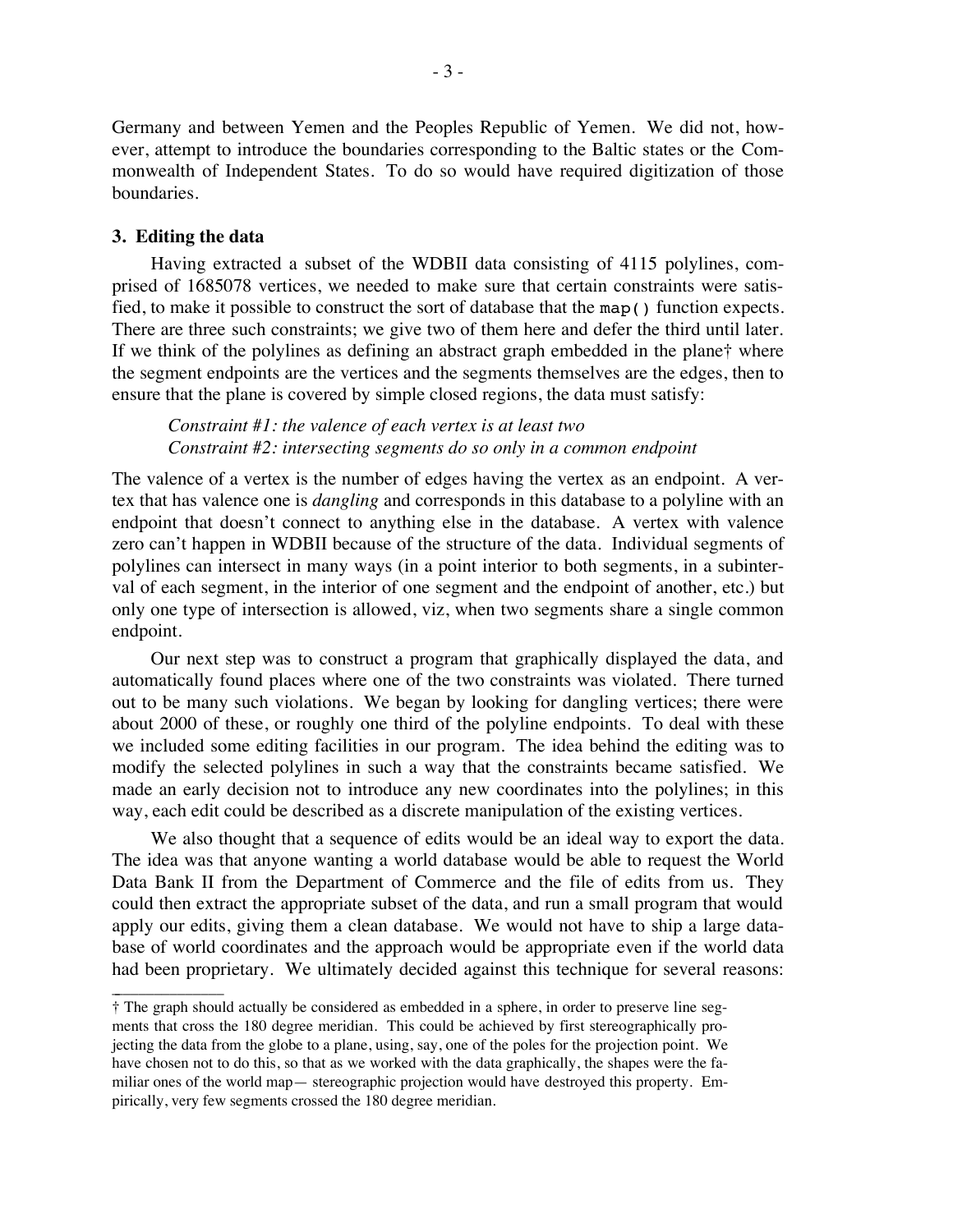first, manual effort is necessary to get WDBII; second, WDBII is public domain data and can be freely distributed; third, our file of edits became large itself.



**Figure 1.** Two polylines, A and B, each with a dangling vertex. The editing solution here is to ''snap'' the dangling endpoint of A to be equal to the dangling vertex of B (or the other way around—it doesn't matter).

A common situation is represented schematically in Figure 1, where we show two polylines, called A and B, each with a dangling vertex. More than likely, the map that was being digitized showed just one line here, so that the two dangling vertices ought to be one and the same. This can happen, for example, when returning to the starting point of an island. In any case, we make this assumption and force the connection. Because of our decision not to introduce new vertices, we choose to correct this situation by ''snapping'' the dangling end of A to be equal to the dangling end of B (or the other way around—it doesn't matter). This is recorded by saying that vertex *n* of A takes on the coordinates of vertex *m* of B.

Each of the roughly 2000 dangles was manually corrected in this way after visual inspection of the situation. In cases where two dangling endpoints were very near one another, the snapping process could have been automated. However, we found from our visual inspection that there were many other situations where human intervention was necessary in order to choose the correct way to snap. In any case, the process of *finding* the dangles was automated and our editing software enabled us to move rapidly from one dangle to the next.

Having satisfied Constraint #1, we then turned to Constraint #2. To do this we computed every intersection among the two million segments. This computation was facilitated in two ways. First we computed the bounding box of each polyline, and then only compared two segments if the bounding boxes of their polylines overlapped. Second, having found two polylines with overlapping bounding boxes, we computed the intersections of their line segments with a sweep-line algorithm. Each time we found an intersection not satisfying Constraint #2 we recorded it for later editing.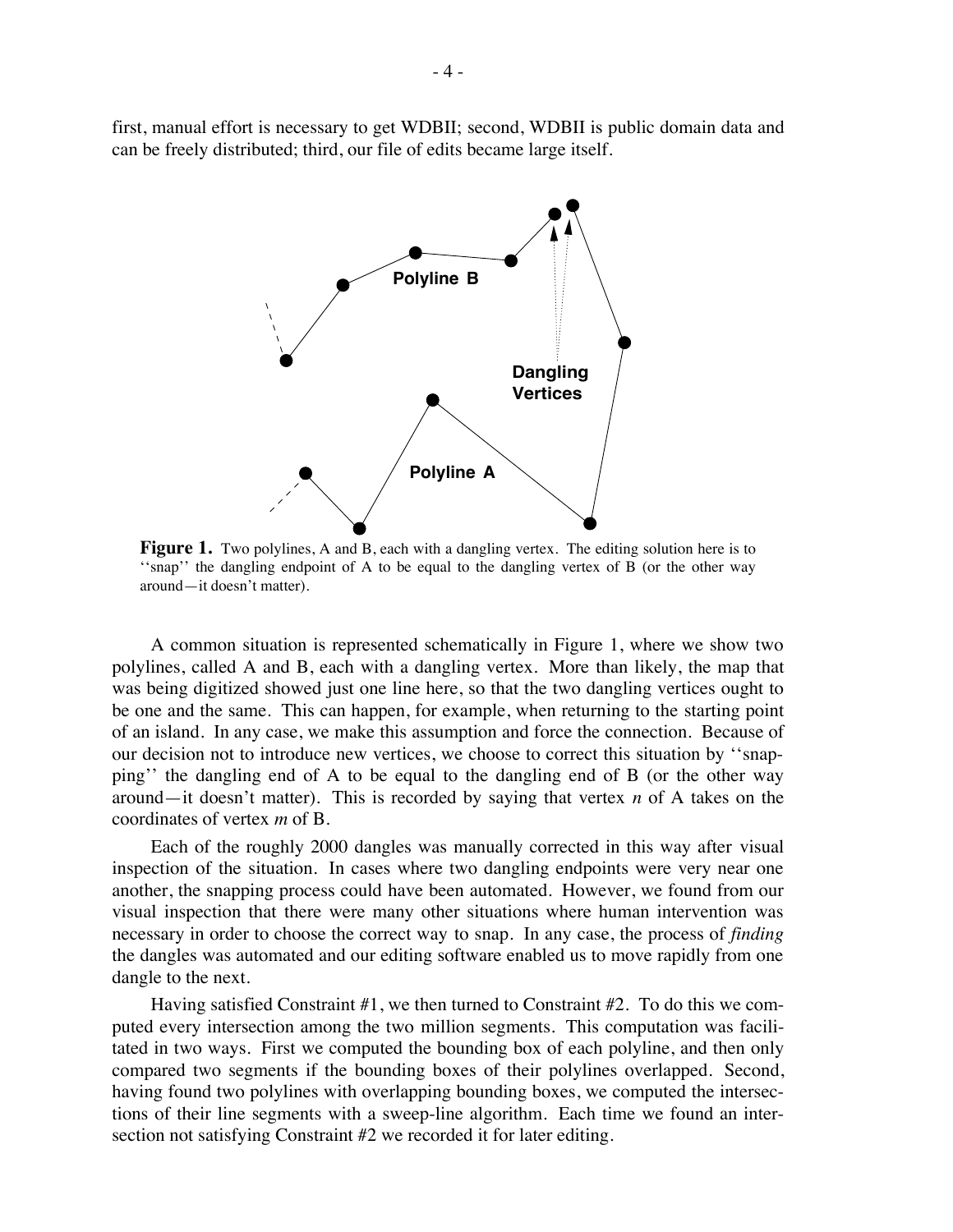There were a number of situations that were uncovered by this computation. A simple one was duplicate polylines—for an unknown reason, there were a number of polylines in the database that were simply repeated. The edit for these was simply to remove the extra copies. Another common situation was the crossing of two political boundaries, without a vertex at the intersection point. This situation is illustrated in Figure 2. The solution is to pick the closest pair of vertices and snap one to the other (as well as to split the polylines at this common vertex as described below). Automation of this task would have been very difficult.



Figure 2. An illegal crossing of two polylines—the intersection point should be a vertex of each polyline. The solution is simple; just snap a vertex of Polyline B to a nearby vertex of Polyline A, as indicated by the arrow.

Though the solution just described for repairing an illegal crossing is sufficient to achieve satisfaction of Constraint #2, it leaves the two polylines in a state that makes them unsuitable for use as polylines in the final database. Of course, we could take the point of view that once the editing done, we will split each polyline into its component segments and send these to a database constructor as raw data. In fact, this is the approach we used for the construction of a UK database to be described in section 9. It seemed a waste, however, not to take advantage of the fact that WDBII already organized its data in polylines, and to use these polylines as much as possible. However, there are some constraints associated with compiling our original set of vertices and line segments into a geographical database, and if we are to keep the WDBII polylines, we must ensure that these constraints are still satisfied.

Here, then, is a further constraint:

#### *Constraint #3: vertices interior to a polyline have valence two*

The purpose of this constraint is to ensure that when we establish the regions of the map, each polyline will have a unique region to each side of it. Looking at Figure 2, we see that the region to the left of polyline B, looking along the polyline from the upper left to the lower right of Figure 2, changes at the newly created intersection point. The same is true of the region to the right of polyline B and the regions to both sides of polyline A.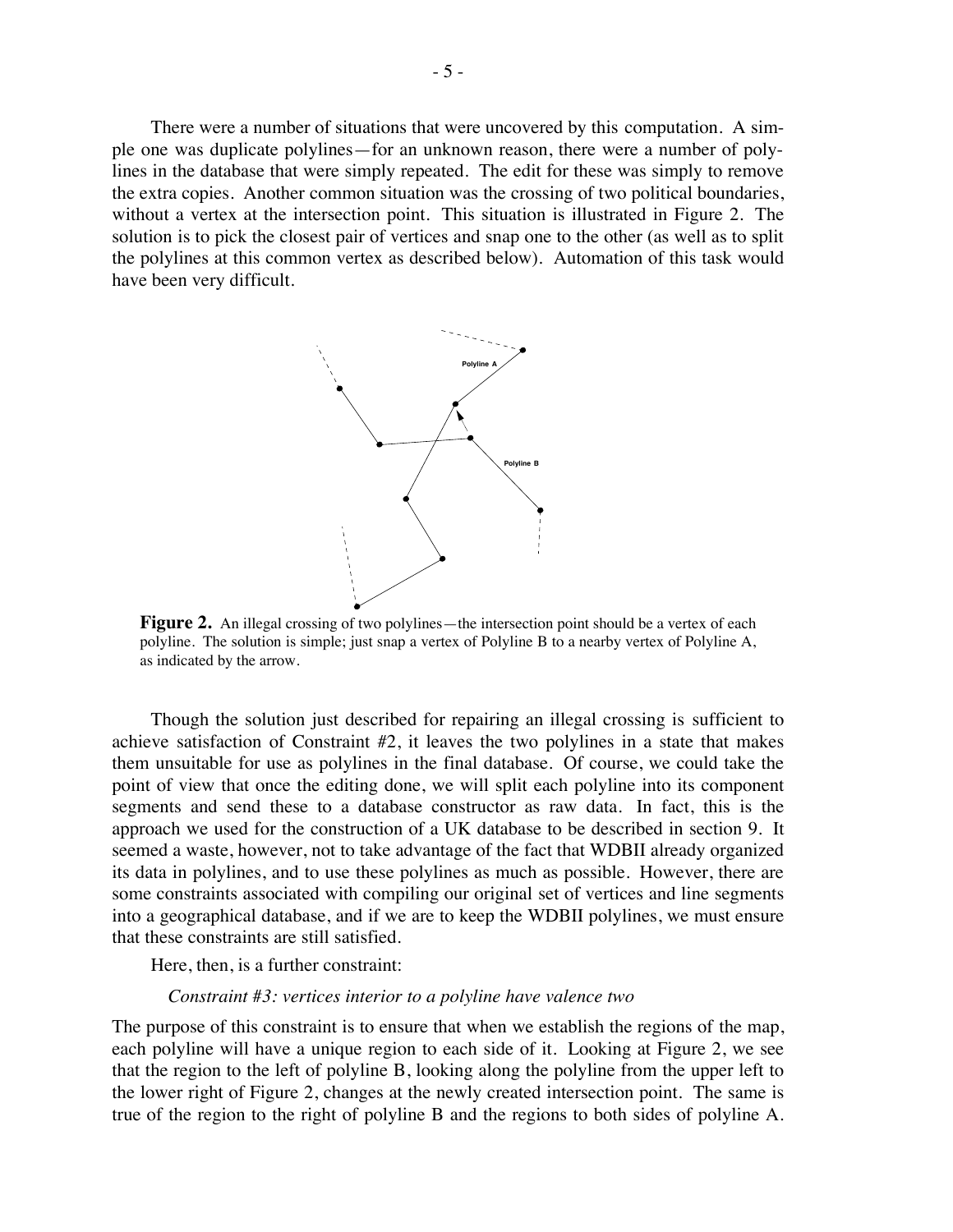The problem is that for both polylines, the intersection vertex is an interior vertex with valence 4 in the graph.

To repair this problem, we added another editing operator—''split polyline'' which breaks one polyline into two at the indicated vertex. The actual sequence of edits in Figure 2 would be first to split each polyline at the vertex that will become the intersection point, giving four polylines in place of the two. Then each of the two new endpoints of (former) polyline B is snapped to the intersection vertex.

Another way in which Constraint  $#2$  failed to be satisfied happened for polylines representing a long spit of land extending into the ocean, such as at Cape Hatteras in North Carolina. When the width of the spit was small compared to the digitizing error (presumably) the polyline tended to cross itself, sometimes as much as 30 or 40 times. Though this is really a special case of the situation illustrated in Figure 2, we nevertheless took care of it with a new editing operator—''untwist.'' The idea of untwist is to travel along the polyline until just before the bad intersection, then ''hop'' to the later vertex that happens just before the intersection occurs again. At that point, follow the polyline in the reverse direction and cross over again where the intersection is. This is illustrated in Figure 3.



**Figure 3.** A polyline that crosses itself multiple times can be "untwisted." In (a), vertex *i* and vertex *j* are chosen for the untwisting operation. Assuming *i* is less than *j*, the part of the polyline between these two vertices is rearranged by following first the arrow from *i* to *j* − 1, then the polyline in reverse order from *j* − 1 to *i* + 1, then the arrow from *i* + 1 to *j*. The result of the operation is shown in (b). In this example, at least two more untwists are needed to remove all intersections.

Each of these situations, and several others, were disposed of using our interactive program and the four editing operators described above. When we had completed all of the edits, we checked the Constraints and found them to be satisfied. In all, we applied 7860 edits to clean up the data: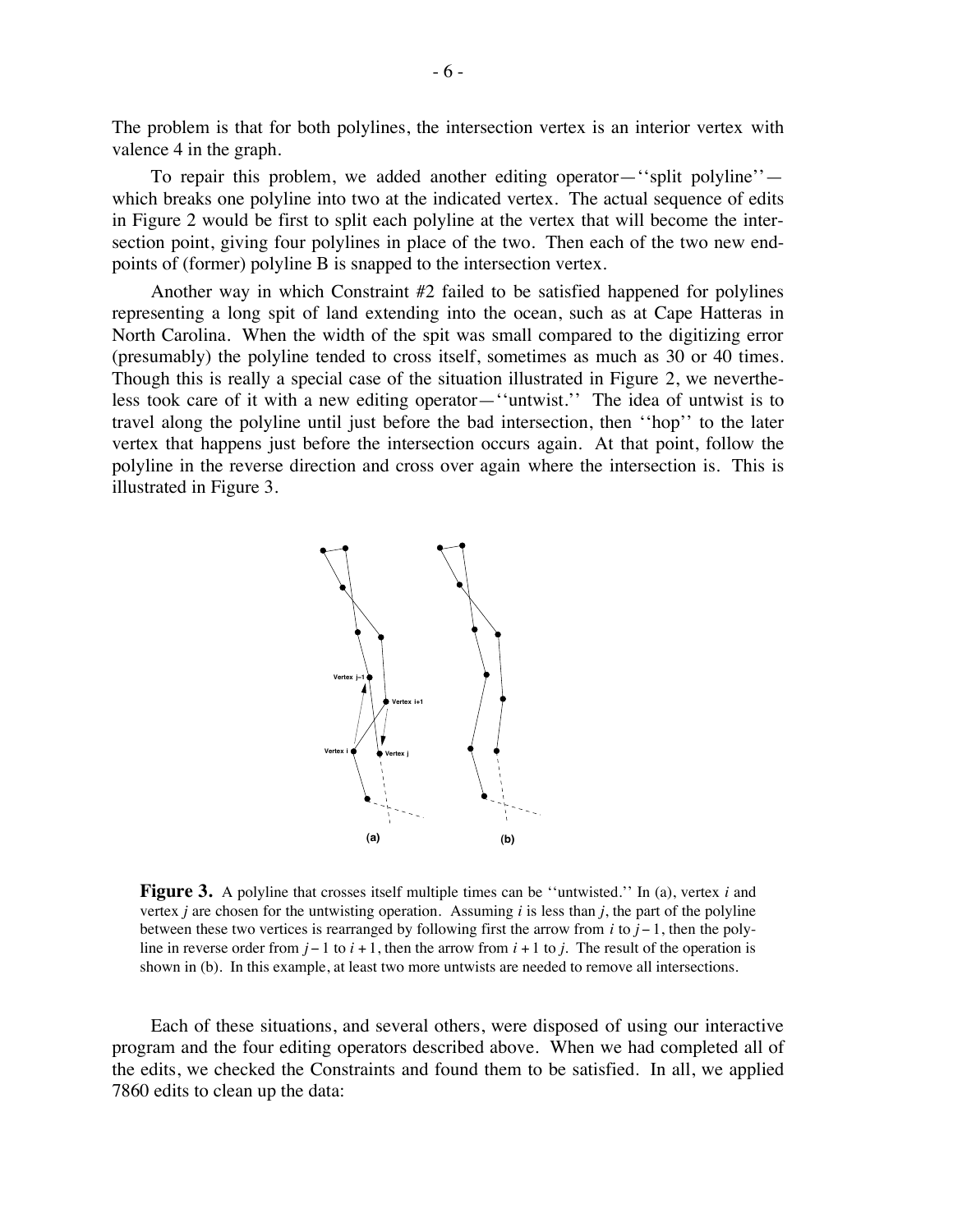6737 snap a vertex to another vertex 237 split a polyline at an interior vertex 448 delete a polyline 438 perform an untwist operation

One final editing operation was carried out automatically when the edited database was written. The points along each polyline were checked for adjacent duplicates and those duplicates were omitted. This operation made it unnecessary to have an explicit ''delete point'' edit, because points could be deleted by snapping them to an adjacent point. Thus, some of the 6737 "snap" edits really correspond to "delete" operations.

It is possible to check the validity of Constraints #1 and #2 without using a graphical interface to the data, though repairing failures non-graphically is tedious. In Appendix A we give code to do the validity checks.

### **4. Constructing the geometry**

We now describe the process of constructing the geometrical information in a geographical database from a graph that satisfies Constraints #1 and #2. In what follows, we assume that one is given just the graph: the vertices and line segments (as pairs of vertices) of the map. This is rather less information than we began with in the WDBII data; starting with the segments joined into polylines means that some of what we are about to say is unnecessary. But since in our experience, geographical data comes in a variety of forms, we decided to present the following algorithms assuming the bare minumum of initial data.

The construction process involves these steps:

- find the connected components of the graph
- embed the graph in the plane
- construct the graph dual of each component
- construct polylines from individual segments
- find regions between the polylines

We describe each of these in turn.

#### **4.1. Connected components**

Two vertices are *connected* if one can be reached from the other by moving along edges of the graph. Maximal groups of such vertices, together with their incident edges, form the connected components of the graph. These presumably correspond to large land masses or islands in the map. Finding components can be done easily with a short recursive procedure that begins by visiting each vertex connected directly to the first vertex of the graph, then visiting each of the vertices connected to these and so on. Each vertex visited gets marked with a 1, say. When no more unmarked vertices can be reached, the next unmarked vertex in the graph is found and the procedure is repeated, using a mark of 2 for visited vertices. In this way, each vertex is visited and marked with a tag corresponding to the component of which it is a part. In our edited WDBII data, there were 2110 such components, of which most were islands.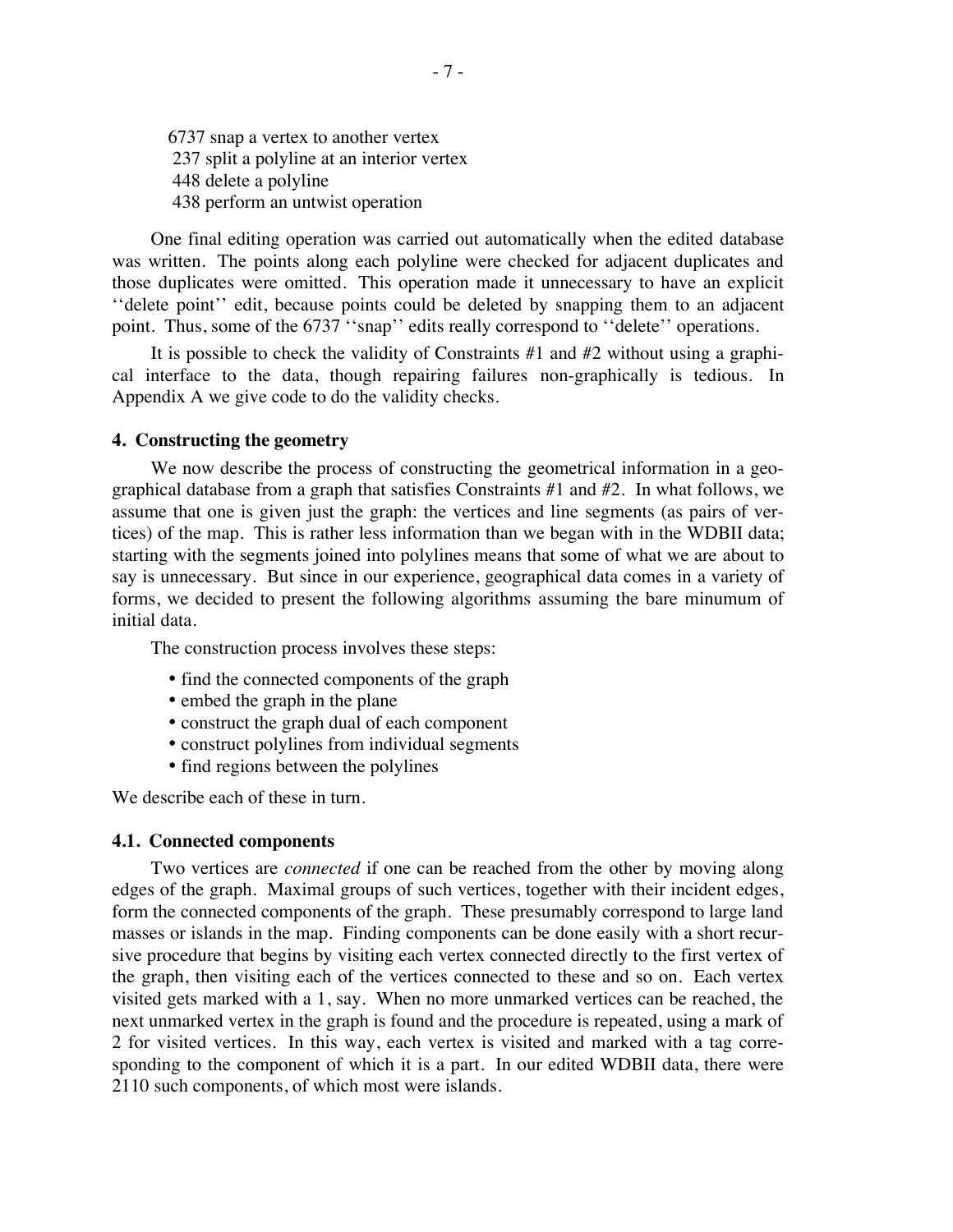### **4.2. Embedding the graph**

The basic idea in finding the polygons of the map is to start at some vertex and walk around a polygon. This requires that whenever we reach a vertex of valence 3 or more, we must make a decision about which edge to use next. This decision can be made if we know how the edges incident at a vertex are ordered in a clockwise (or counterclockwise) direction. Figure 4 illustrates this.



**Figure 4.** The embedding of a vertex of valence 4. Embedding simply means numbering the edges incident with the vertex in such a way that they trace around the vertex in order. It is irrelevant which edge is first; one consequence of this is that the only non-trivial computation is for vertices with valence at least 3.

#### **4.3. Finding the duals**

The original graph divides the plane up into a number of regions. The goal of the next step is to find the boundaries of those regions. The dual of the original graph is a graph with a vertex for each of the regions and an edge connecting two vertices (regions) whenever a segment of the original graph separates the two regions. Thus, its edges are in one-to-one correspondence with the edges of the original graph. The dual computation is done once for each connected component of the original graph and is accomplished by tracing out the component region by region, going around each face in counterclockwise order (say), by always making as sharp a left turn as possible at vertices with valence greater than 3 (hence the need for the previous step.) At the conclusion of this process, each component has split the plane into a number of regions, exactly one of which is unbounded—the ''ocean.''

Here's how the size of the duals came out with WDBII:

| # faces |        |  |  | 133 |
|---------|--------|--|--|-----|
| count   | 2100.4 |  |  |     |

This implies that 2100 of the 2110 components are islands with no internal political boundaries—just an inside face and an outside face. The component with 31 faces is the North/Central/South America land mass and the one with 133 faces is the Europe/Asia/Africa land mass.

### **4.4. Building the polylines**

Next we find the polylines of the graph. By Constraint #3, the polylines can have no internal vertices of valence more than 2. We choose to use polylines of maximal length, viz, the endpoints always have valence at least three. Note that this is not satisfied in the case of an island consisting of a single polyline. Finding the polylines is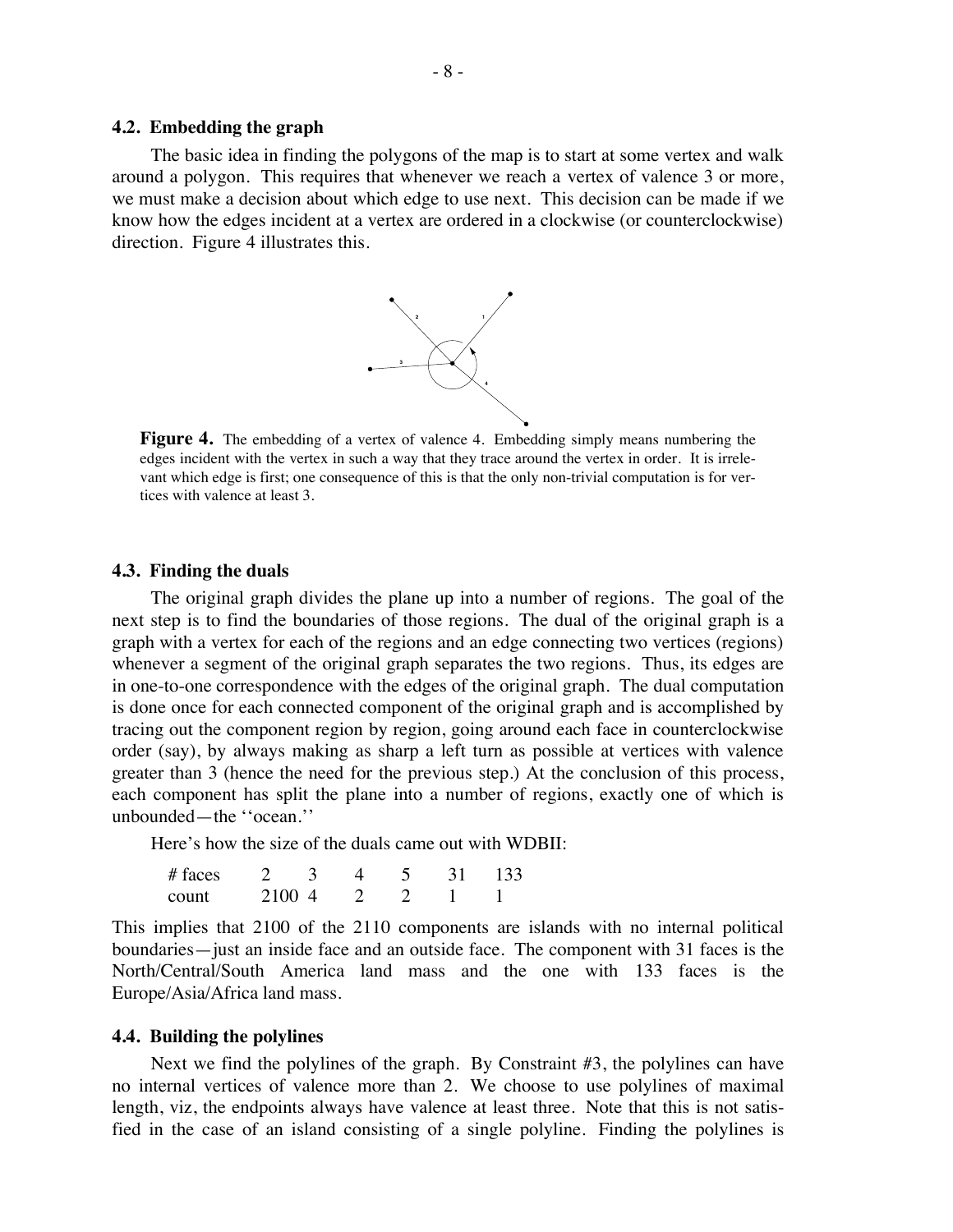easy—find a vertex of valence of at least 3 and trace outward from one of its incident edges until another vertex of valence at least 3 is reached. As we do so, we tag each segment with an indication of which polyline is being traced. Our world data had 3904 such polylines. This is 211 less than the original 4115 polylines from the raw data, a reflection of the fact that there were duplicates among the original polylines and that some polylines were joined and a few split in the editing process.

#### **4.5. Finding the regions**

The most interesting computational step is finding the regions. If there were only one connected component of the original graph, the regions would correspond to vertices of the dual graph. But with more than one connected component, an entire component can be contained within a face of another component. This situation is illustrated in Figure 5 where we have a graph with two components with component B entirely contained within face 2 of component A. The region between B and A is not a face of either component, and must get a single label, i.e., it must be discovered that face 0 of B intersects face 2 of A, and the intersection must be identified as a single region. If this is not done then the polyline between B2 and A2 will be recorded as having region B2 on one side and the ''ocean'' on the other (assuming that A0 is the ocean), which is wrong. The simplest case of this problem is that each component's unbounded face must be identified as part of the same region, otherwise there will be many names for the ''ocean.''



**Figure 5.** Finding regions. Two components, each with three faces, with the unbounded face numbered as face 0 in both cases. The region between the components is a face of neither, but rather the intersection of what would be face 2 of A and face 0 of B. The problem is to regions such situations and label them appropriately.

To find these regions we make a pass through the components. Each component is contained in some face of each other component (usually the unbounded face)—we find the smallest such containing face. The workhorse of this computation is the point-inpolygon algorithm: given a point and a polygon, determine if the point is inside or outside the polygon. The computation is greatly speeded up by using the polygon bounding boxes computed earlier for intersections. For the WDBII database there were 2285 regions, including the ''ocean.''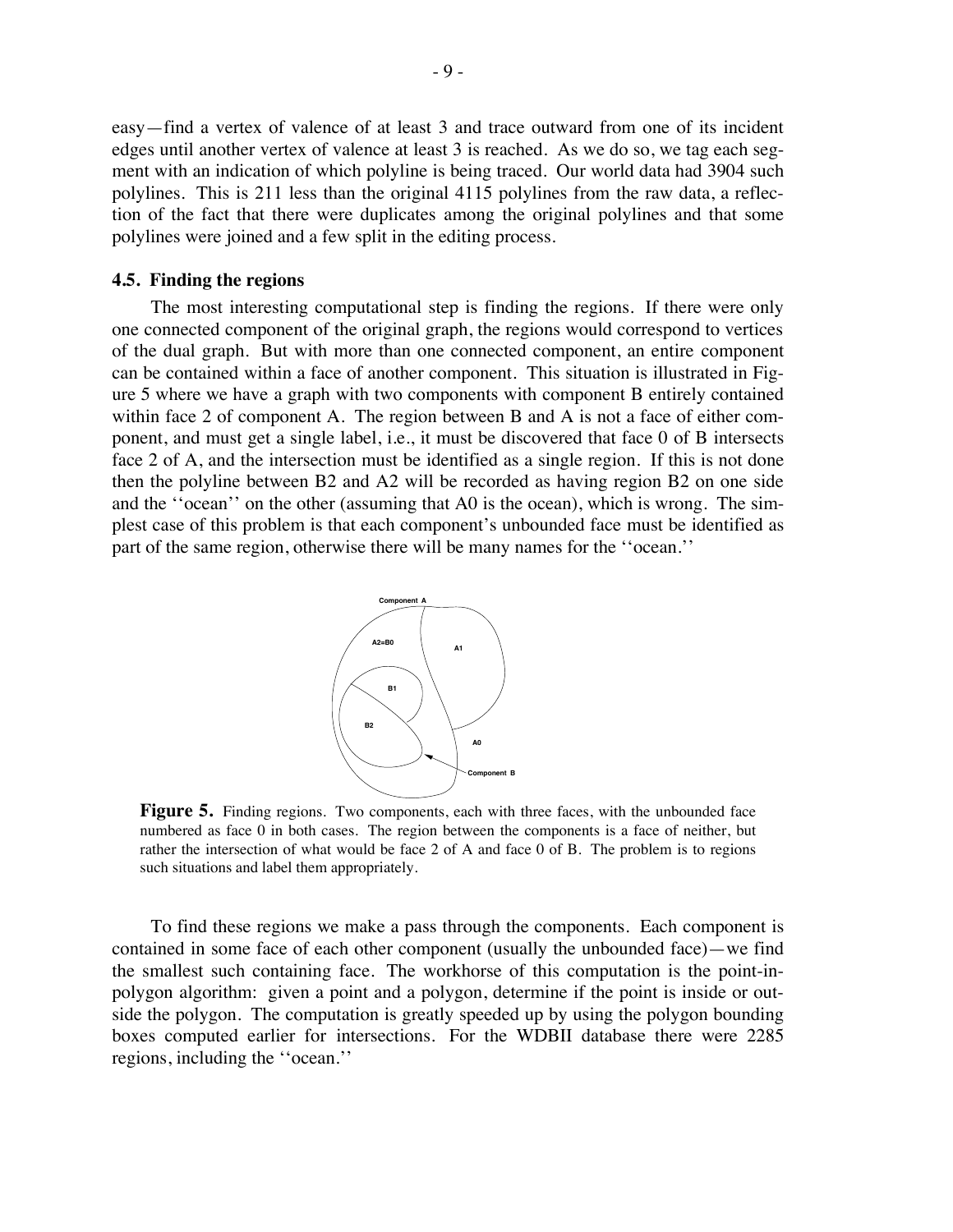### **5. Database format**

Now that all of the geometrical information is computed, we have only to save it on the files that make up a geographical database. Geographical databases for the map() facility in S can have two forms, an ASCII form and a binary one. The first is what one normally produces when creating a database, and is useful for shipping databases between computers. Software supplied with S allows conversion between the two formats. The ASCII format is very simple. We number the polylines, beginning with number 1, and we similarly number the regions, except that the unbounded region for the original graph is numbered 0. The polylines are written to a file whose name typically ends in .line with the format:

 $left<sub>1</sub>$  *right*<sub>1</sub>  $p_{11} \cdots p_{1n_1}$ EOR *left*<sub>2</sub> *right*<sub>2</sub>  $p_{21} \cdots p_{2n_2}$ EOR . . .

Here, *left*; and *right*; are the numbers of the regions to the left and right of the polyline as one "travels" on it from the starting vertex to the ending vertex;  $p_{ij}$  represents vertex *j* of polyline *i* and is given as a pair of coordinates, with longitude first  $(n_i)$  is the number of vertices in polygon *i*). White space may be used freely, and the final literal EOR indicates the end of the polyline record.

The polygon file, typically named ending in .gon, has this format:

$$
l_{11} \cdots l_{1m_1}
$$
  
EOR  

$$
l_{21} \cdots l_{2m_2}
$$
  
EOR  

$$
\cdots
$$

Here, each  $l_{ij}$  is either a polyline number or the negative of a polyline number. The absolute values of  $l_{11} \cdots l_{1m_1}$  are the numbers of the polylines that must be traced, in order, to form the boundary of region 1. When the polyline number is positive, the vertices of the polyline should be traced in the order given in the polyline file; when negative, the polyline should be traced from its end to its beginning. As before, the end of a polygon record is indicated by the literal EOR.

Notice that it would be possible to detect a non-simply connected region (one with holes) using this scheme because normally, in going from one polyline to the next, the last vertex of one polyline is equal to the first of the next. If a break occurs, this indicates that another piece of the boundary is being traced out. Currently our software only outputs the outer boundary of each region.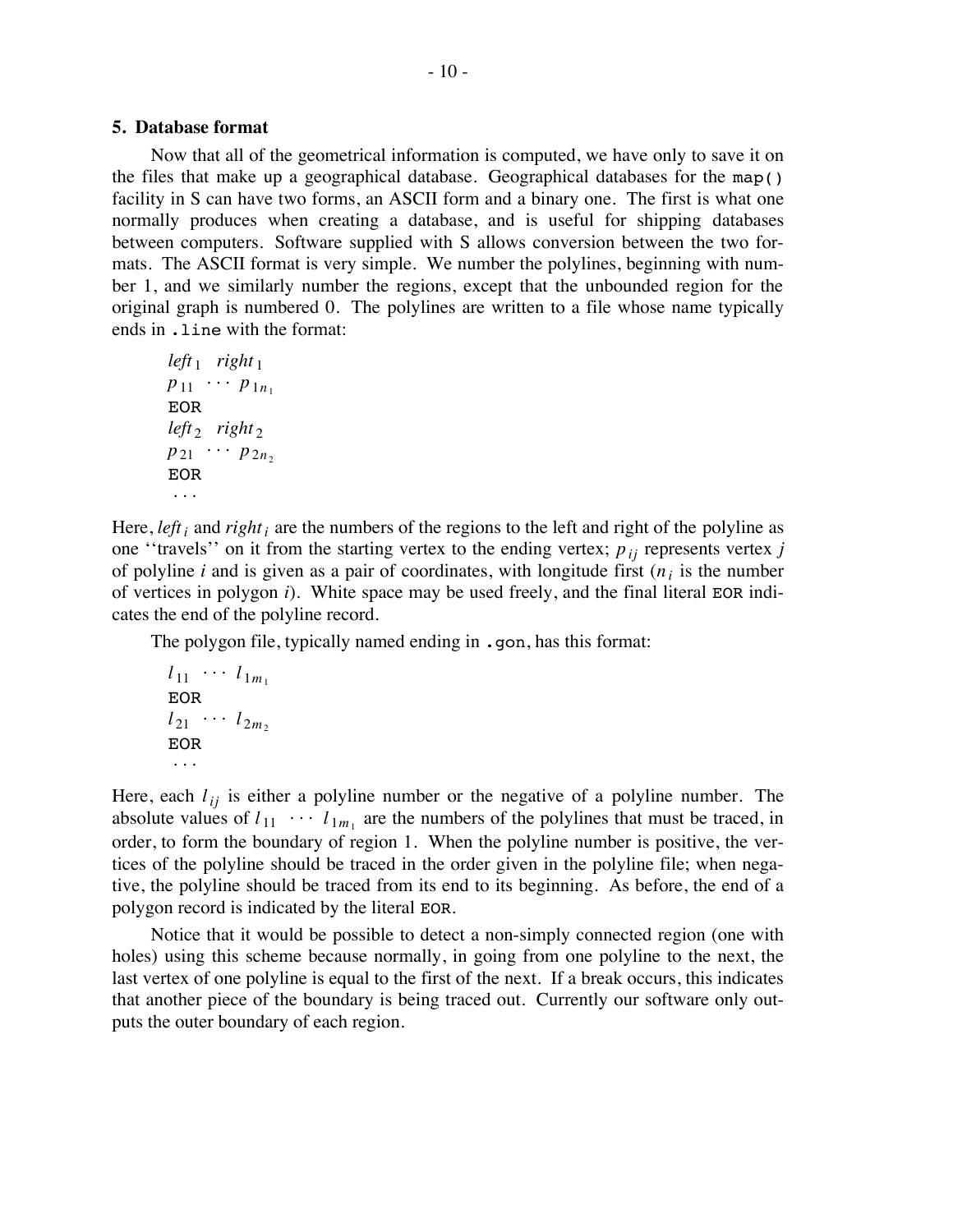### **6. Naming the regions**

The final step in constructing a geographical database for S is to name each of the regions defined in the polygon file. More than likely this must be done by hand, though there are some possible ways to automate the process. For example, if we had a list of cities, together with their country, latitude and longitude, we could apply the point-inpolygon algorithm to determine which polygon each city was in and therefore identify the country that the polygon corresponded to. Unfortunately, this didn't work for WDBII because most of the polygons corresponded to small islands.

In the end we resorted to naming by hand. We had our interactive graphics program show the latitude and longitude as it zoomed in on the regions one by one, and we compared what we saw with an atlas. This was a tedious process, and in retrospect we should probably just have thrown out the smaller islands. In any case we were able to name all but 295 of the regions, the unnamed ones all being small islands. Most of these were in the following countries:

- 106 Maldives
- 35 Greenland
- 26 USSR
- 24 Chile
- 18 Bangladesh

At one point, being rather tired of poring over the atlas, we made a list of the remaining islands, together with their centroid and area and mailed this to the S-news mailing list, asking for help. Several people responded and contributed at least a hundred new names. Late in the project we also obtained a copy of the Relational World Data Bank II (RWD-BII), an updated version of WDBII with many place names added. Some of these gave us new names, while others served as a check on the names we had already found.

There is a naming convention described in Becker and Wilks (1991) that turned out to be useful and important in the world map. The convention is that the hierarchy among regions is represented by names with several parts separated by colons. This is merely a convention—none of the mapping software knows about it. It is useful, though, because it is possible to choose a group of names by matching an initial substring of those names. In naming the regions of the world, we always used the form country:name so that each region was assigned to some country. Thus it is possible to plot all the parts of a country quite easily. This is not without problems, however, as illustrated in the examples of section 8.

#### **7. Problems**

All through the process we have been describing we always kept the data at the original resolution. The raw numbers were given to the nearest second, but empirically the distance between successive vertices was about a kilometer, or roughly 40 seconds of latitude. (The WDBII data came from a 1:2.5 million scale base map.) In any case, this meant that the final database was huge—the ASCII version of the polyline file occupied about 40 megabytes. This presented two problems. First, we didn't want to distribute S with such a large chunk of data, since the size of S itself was much less that this. Our solution was to make the data available on the statlib server at CMU, where anyone can retrieve it using anonymous ftp. Using some special purpose compression code we were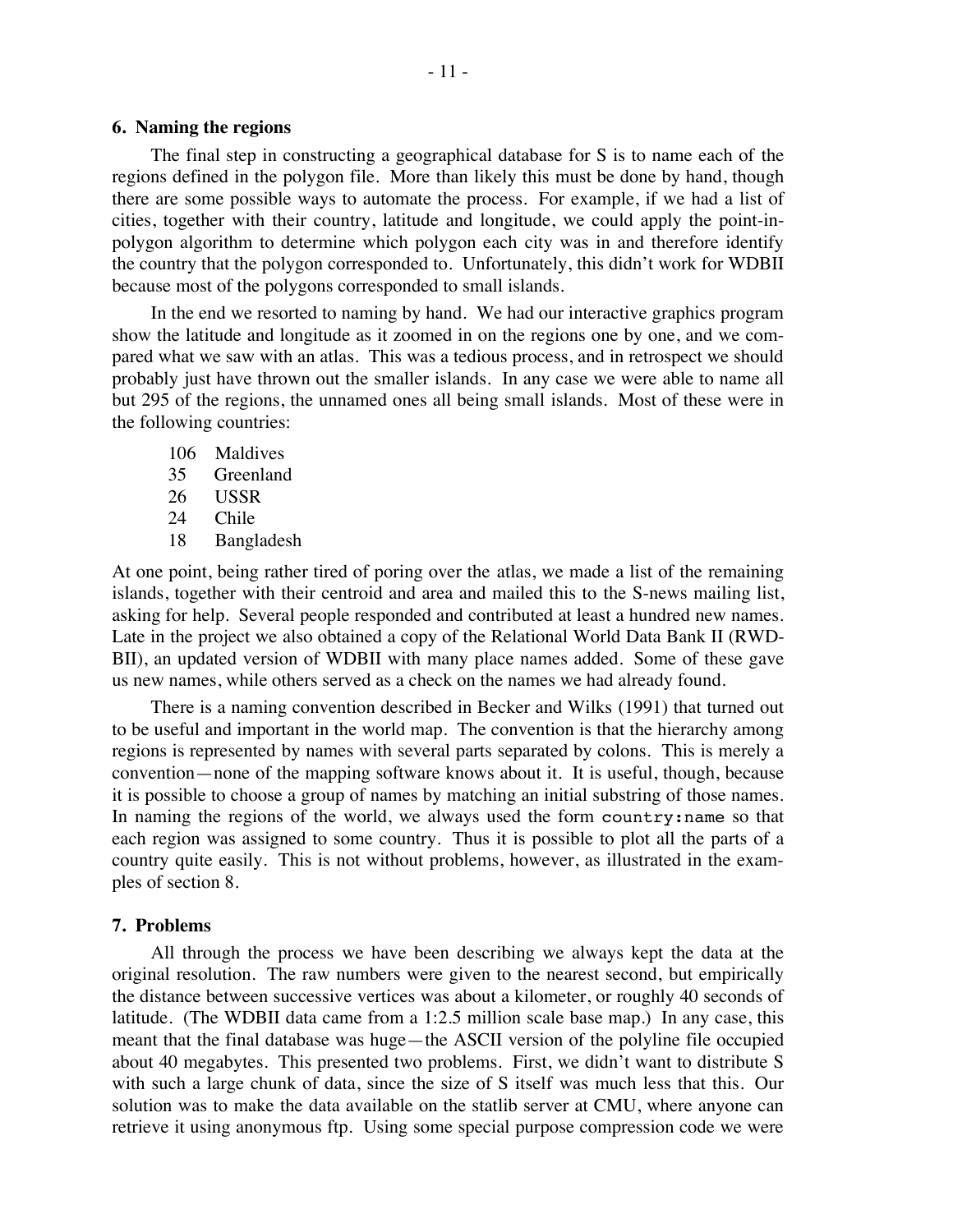able to squeeze the entire package into about 4 megabytes†.

The second problem with the large amount of data is that S can be unhappy dealing with such large datasets. In fact, when we tried simply: map('world'), S used up too much swap space and the operating system killed the process. To alleviate this problem, we created a new geographical database that had the same topological structure, and exactly the same polygon and name files. The polyline file was different, however, because each polyline in the polyline file was a *thinned* version of the original, consisting of fewer points but remaining close (in a certain sense) to the original polyline when drawn. Our thinning algorithm is described in Becker and Wilks (1991). The new database is called world.thin and is appropriate for maps that cover a large area of the world. It consists of about 35,000 points as compared with about 2,000,000 for the world version.

### **8. Examples**

 $\overline{\phantom{a}}$  , where  $\overline{\phantom{a}}$ 

We now give several examples of maps made using the new database. At the top of each example is the set of S expressions that produced the map. First, a map of France in Figure 6. France itself comes out quite tiny due to the fact that the second argument to the call to map() matched all the names the begin with France, including 23 French islands around the world.



Figure 6. A map of France including all its possessions.

To fix this situation, we added a new argument, exact=FALSE, to the map() function. If TRUE, only exact matches are allowed (recall from Becker and Wilks, 1991, that all matches are anchored to the beginning of the names). Using this argument we may now produce a nice map of France itself, as shown in Figure 7.

<sup>†</sup>S is now exclusively distributed by StatSci and is the base for their S-Plus product. The map software and database organization in S-Plus is identical to what is described here.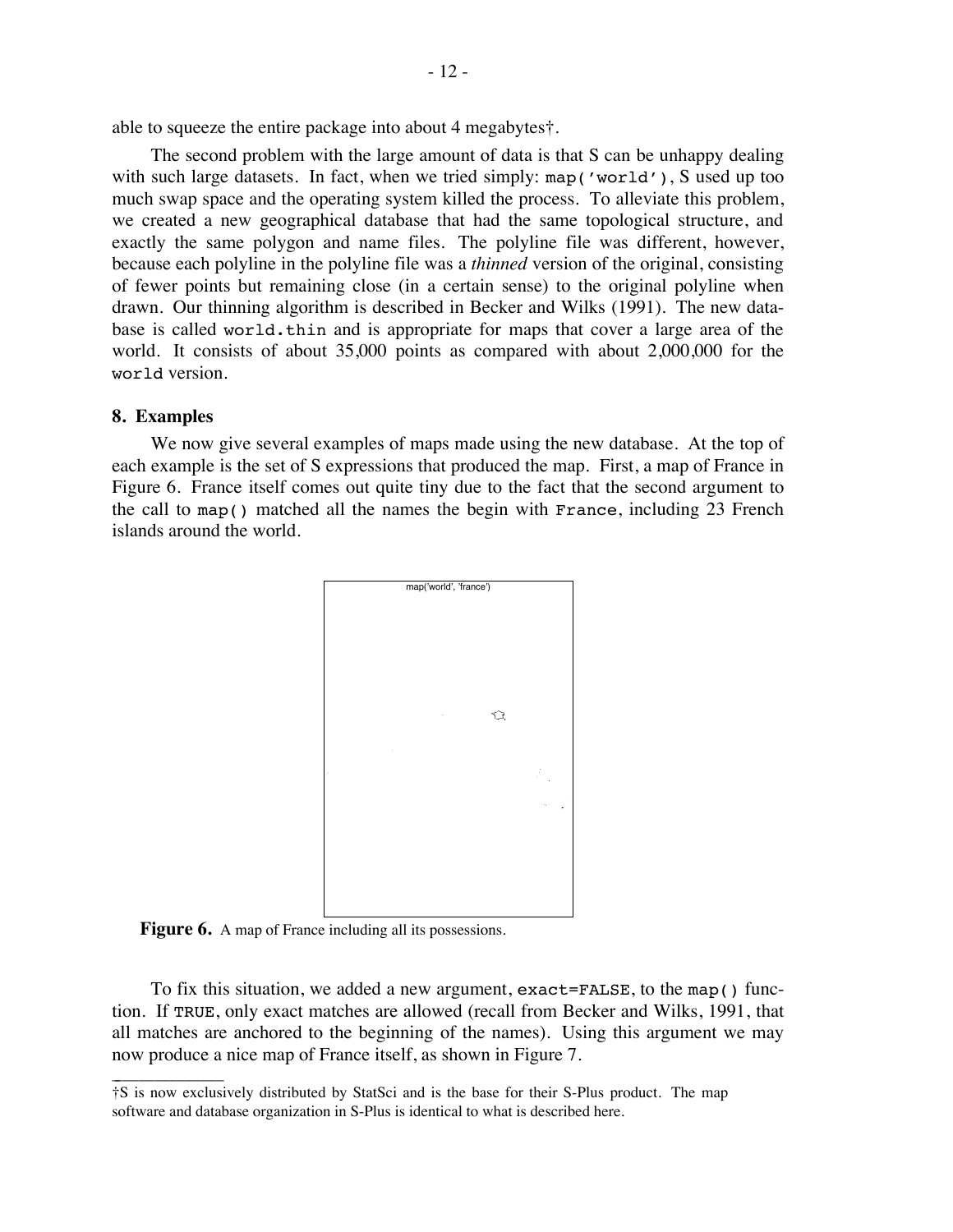map('world', 'france', exact=T)



Figure 7. Another map of France, this time without all the French islands.

As a third example, we show a map of Europe. The names in the world database only have one extra level of implicit hierarchy, viz, the country of ownership. They do not include, for example, the continent the the country belongs to. Hence, to make a Europe map, we need explicitly to construct a vector of the names of the countries we wish to view:

```
europe <- c("france", "belgium", "netherlands", "germany",
    "denmark", "luxembourg", "spain", "portugal", "italy",
    "switzerland", "austria", "ireland", "northern ireland",
    "liechtenstein", "andorra", "great britain")
```
In Figure 8 we show a filled map of Europe, using random colors. Notice that we used the world.thin database, because otherwise some of the output polygons had too many sides for the PostScript printer to process.

As a final example, Figure 9 is a map of Antarctica, with the South Pole marked.

# **9. Further databases**

As time goes on, we hope to be able to add other geographical databases to S for use with the map() function. One relatively simple way to do this is through subsetting an existing database. In Appendix B we show a short shell program (mostly using awk) that will take a geographical database, together with a set of names from the names file, and construct a new database that has just those regions given by the names. This could be used to extract a Europe map, for instance.

Constructing databases from scratch, however, is hard, as illustrated by the process described in this report. Of the three main steps, data cleaning, geometry construction and region naming, only the second can be completely automated. In Appendix A we give a set of simple tools that can aid in all three steps.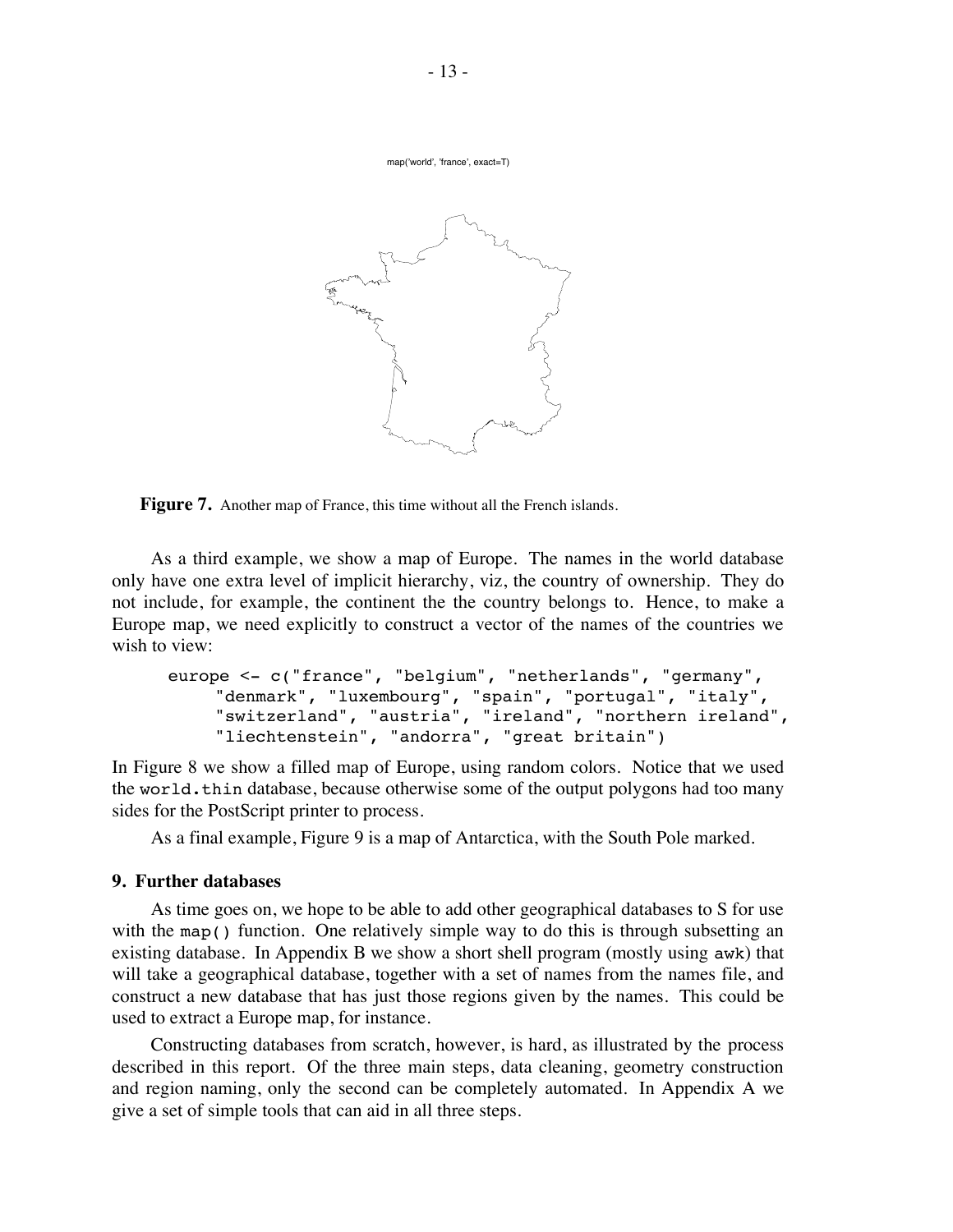

**Figure 8.** A map of Europe using random colors. A real use would match the colors to some data of interest. The second call to map() adds the outlines of the regions to give a crisper image.



**Figure 9.** A map of Antarctica, with a plus at the South Pole. Note the use of the orient argument, and the implicit use of the previous projection in the call to mapproject.

We have already constructed two more geographical databases for S using some of the tools described. One of these comes from data supplied by Mark Monmonier in the Department of Geography at the University of Syracuse. He developed what he calls a ''visibility base map'' of the USA, in which all states, even Rhode Island, are visible. The map is schematic, and consists of polygons that are each ''islands.'' Figure 10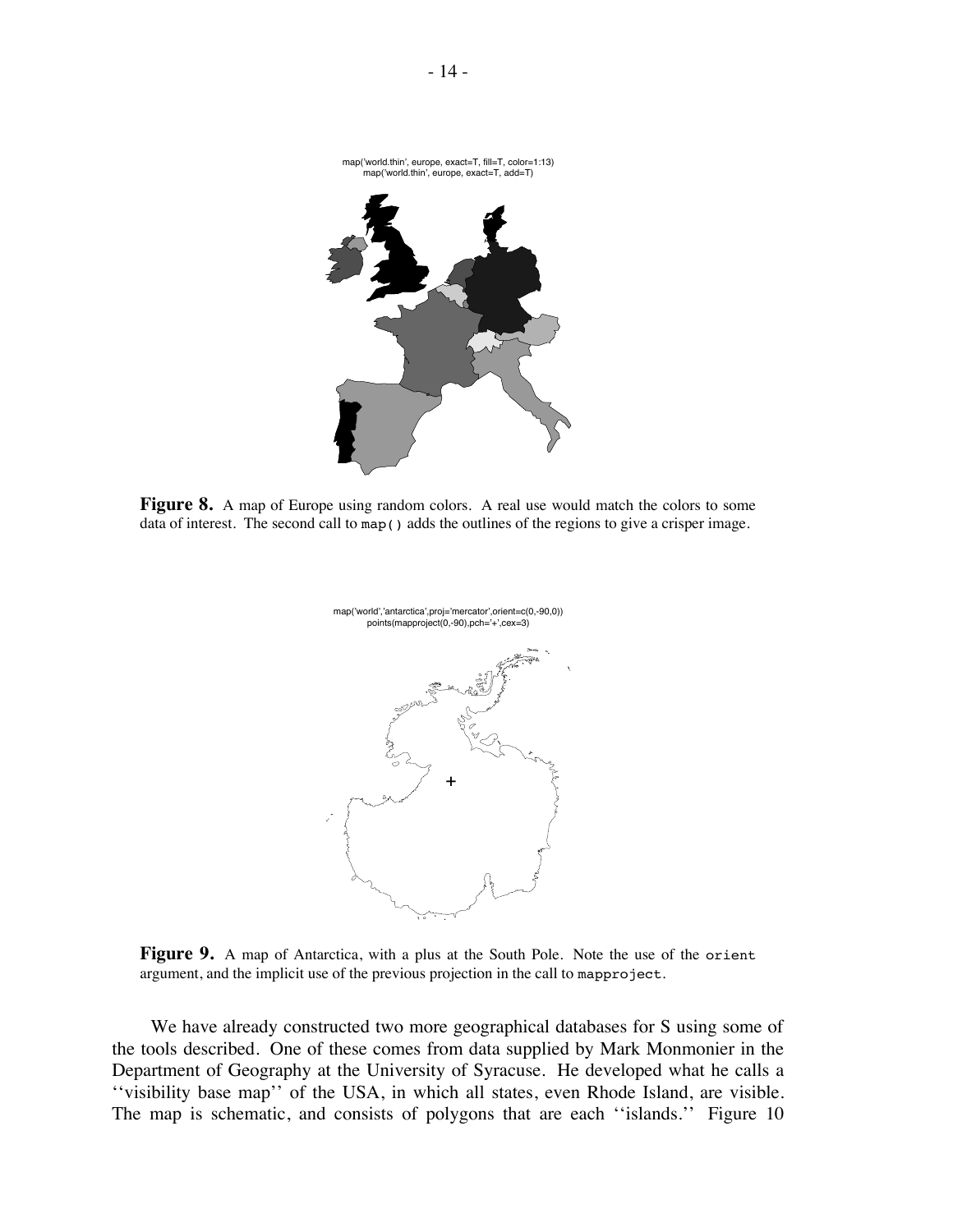shows this map. We also received data describing the counties of the UK from Barry Rowlingson in Lancaster, UK. This data was already quite clean, and required only two small fixes to make it correct. It is illustrated in Figure 11.



**Figure 10.** A "visibility base map" of the USA. This was produced with the S expression map('state.vbm').

#### **References**

Becker, Richard A., and Allan R. Wilks, "Maps in S", AT&T Bell Laboratories Statistical Research Report No. 96, June 1991

(URL: http://www.research.att.com/areas/stat/doc/93.2.ps).

United States Department of Commerce, National Technical Information Service, WDB II General Users Guide, PB87-184818, World Data Bank II Set, PB87-184768.

Jack J. Dongarra and Eric Grosse, ''Distribution of Mathematical Software Via Electronic Mail'', *Comm. ACM* (1987) 30,403-407.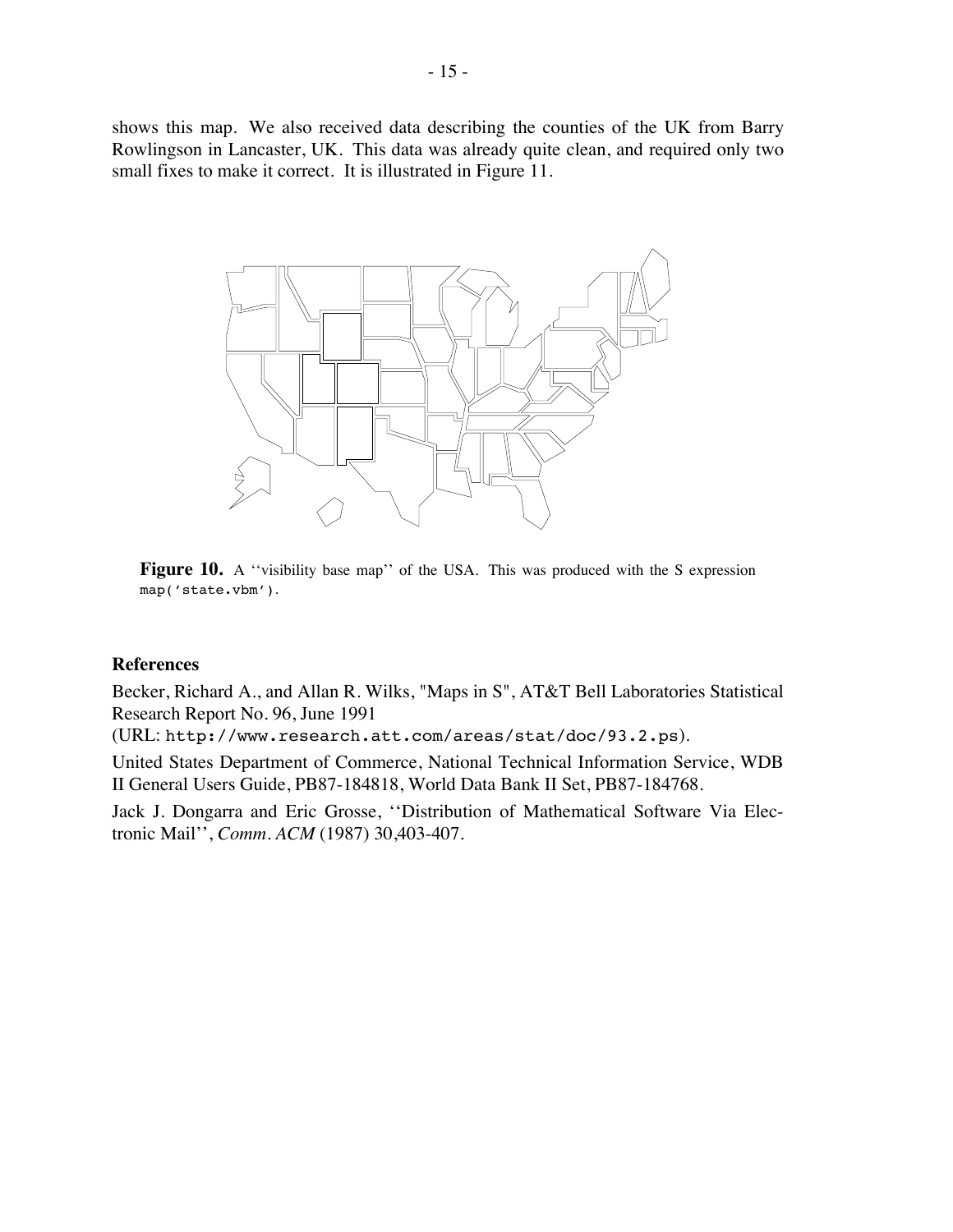

Figure 11. A county map of the United Kingdom. This was produced with the S command map('uk').

#### **Appendix A**

In this Appendix we describe a simple set of tools that can be used to help construct a geographical database for S. All of these are freely available at http://www.research.att.com/˜rab/geo.html.

We describe the process of building a geographical database as a sequence of steps, similar to the steps given in our earlier narrative.

### *Step 1: Produce a list of segments*

Geographical data comes in many forms. The process we describe here assumes a minimal amount of information in the data: an ASCII file in which each line describes one line segment of the database. Each line should contain four numbers, the two coordinates of one endpoint of a line segment and then the two coordinates of the other endpoint, all separated by white space. This is basically the least amount of information needed to construct the database; in particular, it does not contain any information the original data might contain about connectivity (such as we saw in the polyline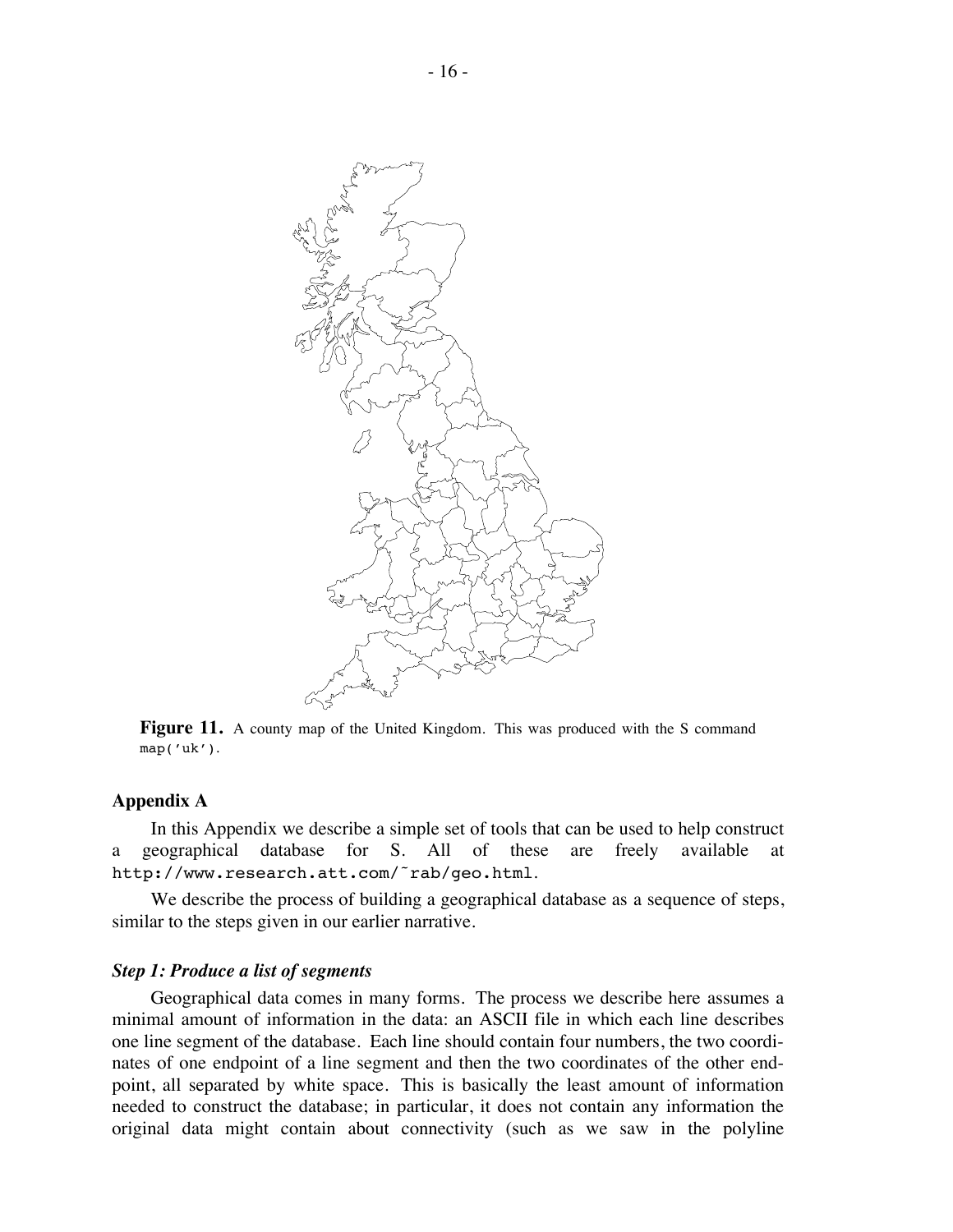descriptions of the WDBII data) or regions (such as comes with the Census boundary data, in which each segment is given with the names of the regions to its left and right).

The mapping software in S can deal with two sorts of coordinate pairs; planar and spherical. In the planar case, the elements of a coordinate pair can have any values, but in the spherical case, each coordinate pair should represent a *(longitude,latitude)* position on the sphere; i.e., the first coordinate of the pair should be the longitude of a point in radians east of the prime meridian (so negative is west) and the second should be its latitude in radians north of the equator. The preferred format is spherical, for then map projections can be used. Planar data might result, for example, as the output of a digitization process. You need to decide at the outset what sort of database you are constructing, planar or spherical, and if the latter, you need to make sure that all the longitude coordinates are between  $-\pi$  and  $\pi$ , and that the latitude coordinates are between  $-\pi/2$  and  $\pi/2$ .

In addition, you need to decide how precise your data is. You should think of each *x* or *y* coordinate as a fixed-point real number with a certain fixed number of decimal digits after the decimal point. As a guide for spherical data, four digits after the decimal point gives an accuracy of about a kilometer in latitude. Also, one second of arc corresponds to about 5 millionths of a radian, so if your data is really that precise, six digits after the decimal point will suffice to represent it. We will refer to the number you pick as prec. Before proceeding to the next step, you should round all numbers in your data file to prec digits. We will assume that your ASCII file is named segfile for the purpose of this discussion. Here is a little shell file, called round, that will do the job:

```
#!/bin/sh
prec=$1; shift;;
(echo $prec; cat "$@") |
awk '
function round(z) {
     if(z > 0)return int(z*factor+0.5)/factor
     else
          return -int(-z*factor+0.5)/factor
}
NR == 1 {
     prec = $1factor = 10^{\circ}prec
}
NR > 1 {
     printf "%.*f %.*f %.*f %.*f\n",
          prec, round($1),
          prec, round($2),
          prec, round($3),
          prec, round($4)
}'
```
If, for example, your value for prec were 4, you could say:

```
round 4 seqfile > jmv j segfile
```
#### *Step 2: Remove duplicate and degenerate segments*

Here is a little shell program called gdclean that reads its input either from a named file or from standard input and prints on standard output a cleaned-up version of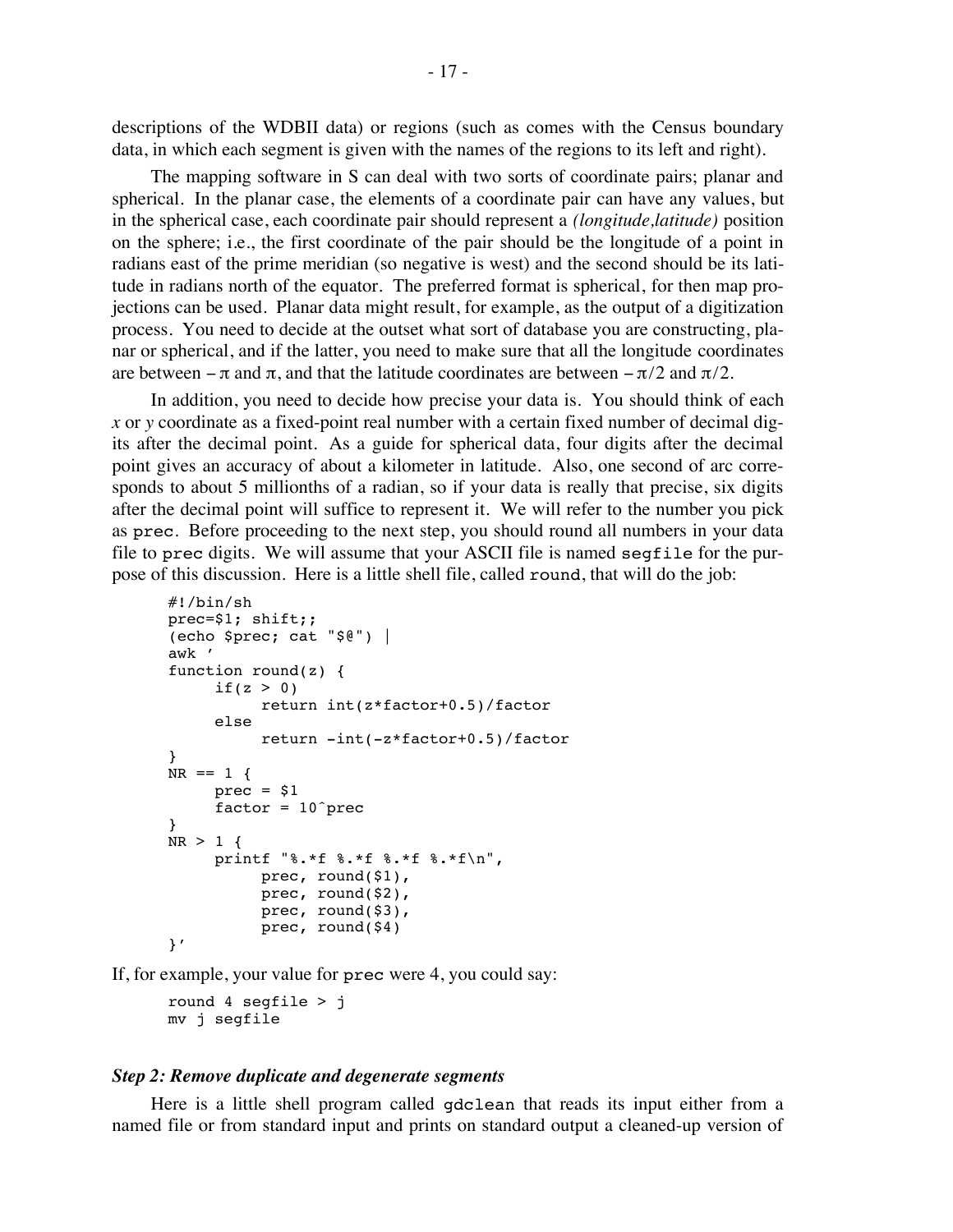the segments:

```
#!/bin/sh
sort "$@" |
uniq |
awk '$1 != $3 || $2 != $4'
```
This will do three things: it will print all coordinates out in a standard form so that strings representing equal numerical values will themselves be equal as strings; it will elide any duplicate copies of segments that appear more than once; and it will elide any degenerate segments, for which the two endpoints are the same. In what follows we will assume that segfile has been replaced by the output of gdclean segfile:

```
gdclean segfile > j
mv j segfile
```
# *Step 3: Check for dangles (Constraint #1)*

No vertex should appear with valence 1, according to Constraint #1. The following short shell program, dangle, checks this condition, again reading its input either from a named file or from its standard input:

```
#!/bin/sh
cat "$@" |
awk '{
     v = sprintf("%g %g", $1, $2); count[v]++; line[v] = NR
     v = sprintf("%q %q", $3, $4); count[v]++; line[v] = NR
}
END {
     for(v in count)
          if(count[v] == 1)print line[v], v
}'
```
The output from dangle is a sequence of lines, each of which describes a violation of Constraint #1. The format of an output line is three numbers giving the line number of a segment in the input file, and then the coordinates of one of the vertices of that segment that appeared only once in the input, and was therefore dangling. If both endpoints of the segment are dangling (an isolated segment), there will be two output lines, one for each vertex.

If there are dangles, they must be repaired before proceeding with the next step. We offer no tools for this activity, though the main body of this paper gives some ideas about how to proceed.

```
dangle segfile > dangles
# now deal with each line of dangles and fix segfile
```
### *Step 4: Check for illegal intersections (Constraint #2)*

The second Constraint says that segments may only intersect in a common endpoint. The C program intersect.c (not reproduced here so as to save space) will check this constraint. It reads the named file or its standard input for a list of segments and produces as output a sequence of lines describing illegal intersections. Each such line consists of a pair of segment numbers (line numbers in the input file) of segments that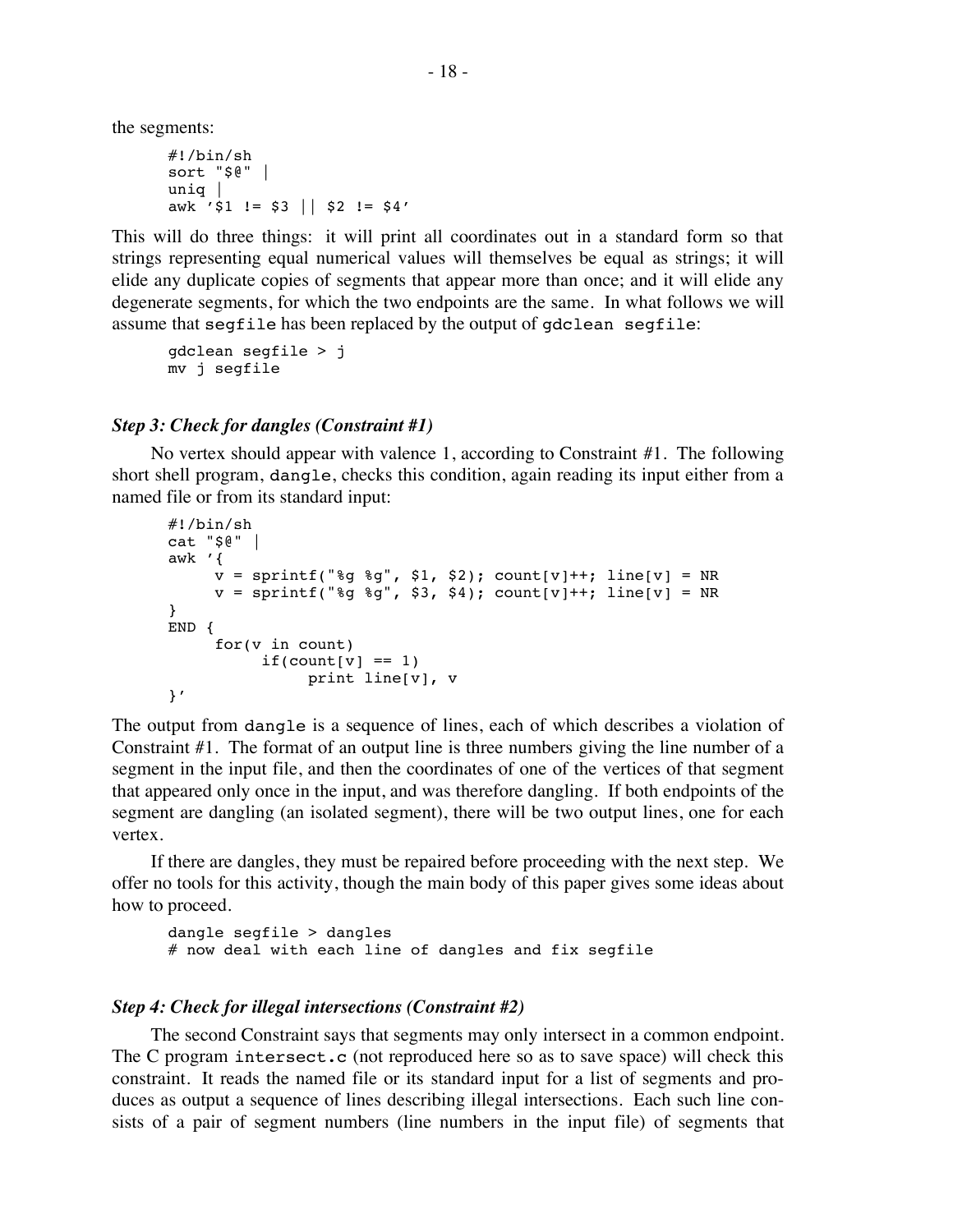intersect illegally, together with a verbal description of the type of intersection.

The intersect program expects its arguments to be integers; this allows the segment intersection code to work precisely, with no need for a fuzz factor (it will actually work with arbitrary floating-point input, but it may flag spurious intersections or miss others). Since the segfile was rewritten in Step 1 to have a constant number prec decimal digits after the decimal point for each number, it can easily be turned into integers by merely eliding the decimal points, as in

```
sed 's/.//g' segfile | intersect
```
It is important to note that this trick (of eliding the decimal point) will only work if the numbers in segfile all have the same number of digits after the decimal point. This will be true if the round shell file was used, as recommended in Step 1.

The intersection code will always give correct answers if the range of *x*-values and the range of *y*-values are not too large. The definition of "too large" depends on the floating-point hardware, but with IEEE arithmetic, it is the 25th power of 2, or 33554432. In other words, as long as the difference between the smallest and largest *x*-values in the input to intersect is less that 33554432, and the same for the *y*-values, intersect will operate correctly. This number would allow a value of 7 for prec for spherical data (since it is larger by a tad than the number of ten-millionths in radians), which would allow segments to span just 4 meters on the surface of the earth; this should be sufficient accuracy for any spherical database.

Bad intersetions must be repaired before proceeding, and we offer no tools to aid in this process.

### *Step 5: Build the database files*

At this point it is assumed that segfile contains a set of segments with no duplicates, no degenerate segments, no dangles and no illegal intersections. Note that it may be necessary to do Steps 2, 3 and 4 several times until this is true.

The next step is to create ASCII files for the geographical database in the format detailed earlier in Section 5. The C program gdbuild.c can be used for this purpose. It expects to read on its standard input the clean data, but in a new format. The new format looks like this:

```
nv
vertex 0
 ...
vertex nv-1
ne
edge 0
 ...
edge ne-1
```
The first line gives the number of unique vertices among the segments and then each of those vertices is listed once. Next the number of edges (segments) is given, followed by the segments themselves. The difference between an edge and a segment is that the edge is a pair of vertex numbers (according to the scheme established in the first part of the input), not four coordinates. Here is the shell program gdgraph to change the segfile into the new format: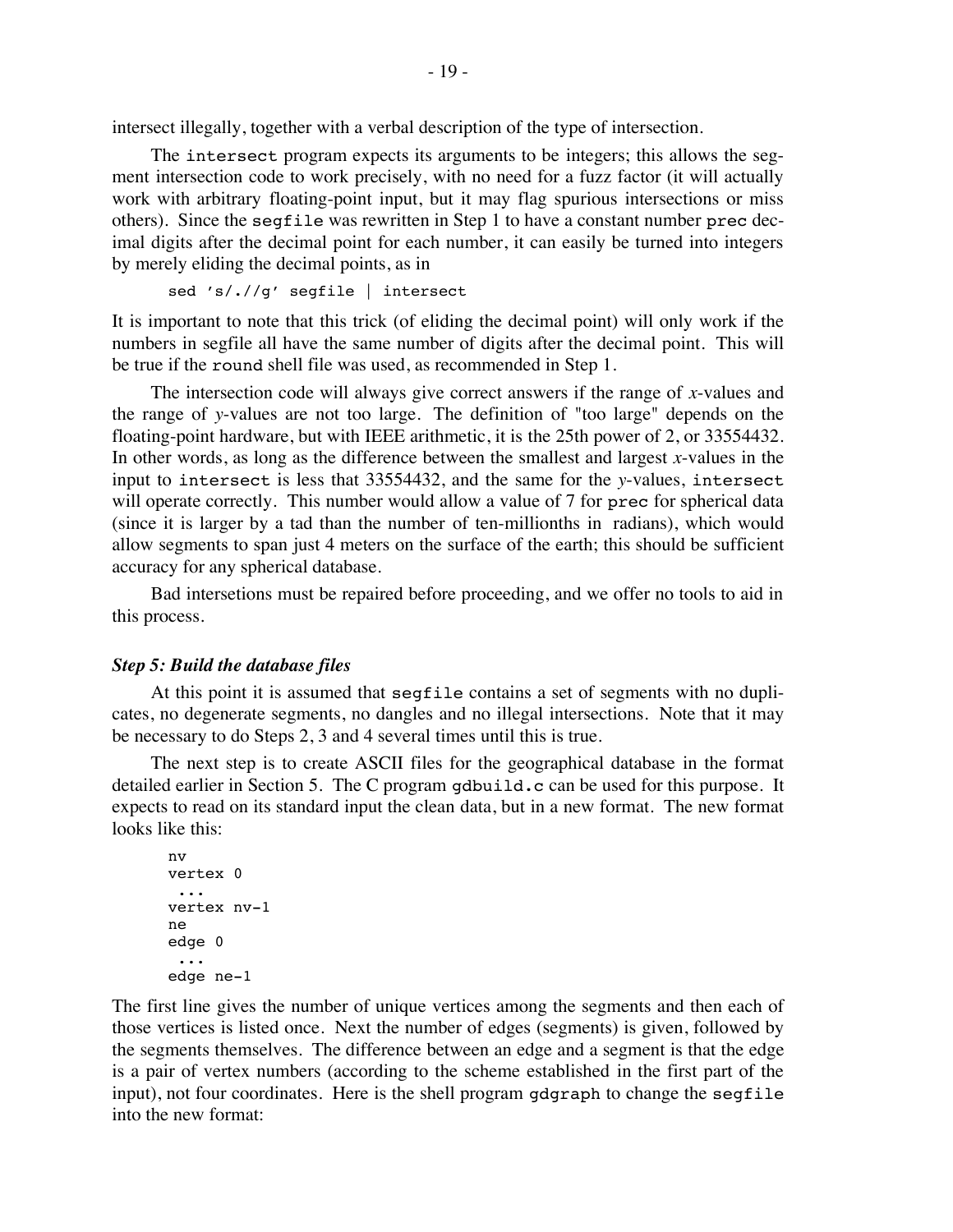```
#!/bin/sh
cat "$@" |
awk '
function vertex(x,y) {
     s = x " " y
    n = v[s]if(n == "") {
          n = v[s] = nvc[nv] = snv++
     }
     return n
}
BEGIN {
    nv = ne = 0}
{
     va[ne] = vertex($1,$2)
     vb[ne] = vertex(§3, \$4)ne++}
END {
     print nv
     for(i = 0; i < nv; i++)print c[i]
     print ne
     for(i = 0; i < ne; i++)print va[i], vb[i]
}
```
The gdbuild program reads data in the new format on its standard input. It takes a single argument, as in:

gdgraph < segfile | gdbuild foo

where foo is the name of the database being created. Its output is two files, foo.line and foo.gon, containing the polyline and polygon information in ASCII.

# *Step 6: Make the binary database files*

The binary versions of the polyline and polygon files are a simple transformation of the ASCII versions, and are produced with the Lmake and Gmake programs normally distributed with S or Splus. For completeness, their source code, Lmake.c and Gmake.c is included in the archive mentioned earlier.

The syntax of Lmake is this:

```
Lmake precision type output-type input-file output-file
```
Lmake can convert from ASCII to binary or from binary to ASCII; which one it does is controlled by the output-type argument. If output-type is b a binary file is produced (input-file names an ASCII file) and if output-type is a an ASCII file is produced (input-file names a binary file).

The precision argument may be ignored, as it refers to the output precision (actually the number of places after the decimal point) of the printed numbers when an ASCII file is being produced; you can set it to anything when producing the binary file. (You would use this argument when producing an ASCII version of the database to ship to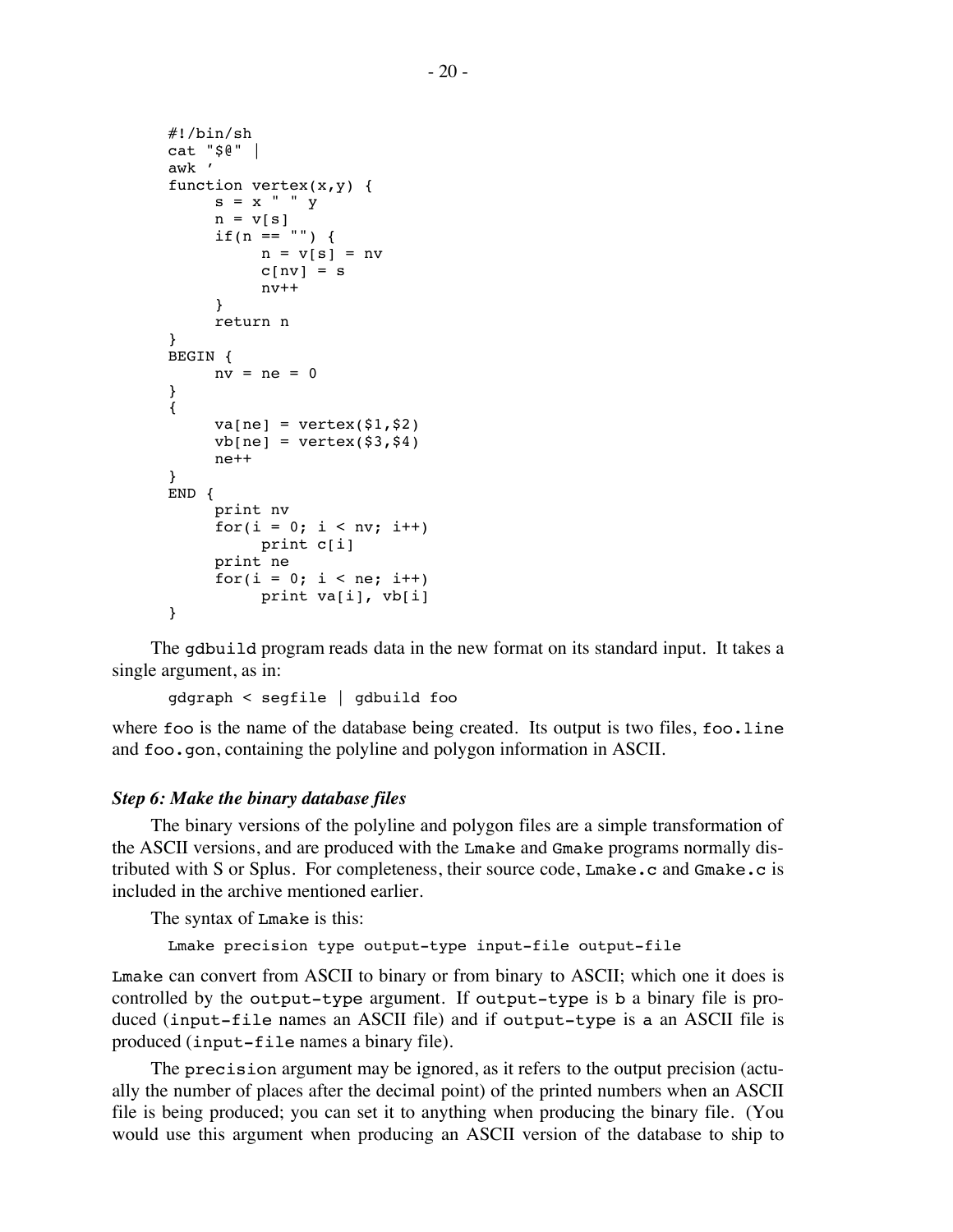someone else, for example. In that case, a good value for precision would be the value you chose previously for prec.)

The database format allows the polyline file to record coordinates on the plane or on the sphere; it is only the latter type of data that will work with map projections. If your input data is spherical, the first coordinate of each coordinate pair should be the longitude of a point in degrees east of the prime meridian (so negative is west) and the second should be its latitude in degrees north of the equator. You indicate this by calling Lmake with a value of s for the type argument. Otherwise, use p. The latter might be the case if your data were the raw output from a digitization process, for example.

Gmake is a little simpler than Lmake. Its syntax is:

Gmake output-type input-file output-file output-line-file

where the output-type is as before. The reason that Gmake requires the name of the output file from the call to Lmake is that it will compute a bounding box for each polygon by looking at the bounding boxes of its constituent polylines, and this information is in the polyline file.

Since the map() function expects binary polyline files to have an extension .L and binary polygon files to have an extension  $\cdot$  G, a typical pair of calls to these programs might look like this:

Lmake 0 s b foo.line foo.L Gmake b foo.gon foo.G foo.L

#### *Step 7: Create a dummy name file*

This is an easy one; here is the shell file protoname:

```
#!/bin/sh
awk '\$0 == "EOR" {print ++n}' |
sed 's/.*/polygon &@&/' |
tr '@' '\011'
```
Usage is:

```
protoname < foo.gon > foo.N
```
This will give polygon 20, for example, the unimaginative name polygon 20. To do better than this we proceed to:

#### *Step 8: Name the regions*

There is a pair of S functions to aid in naming the regions, now that the geometric part of the database is built. First the function pip() (for Point In Polygon) takes a vector of x values, a parallel vector of y values and the name of a database ('foo' in our example) and returns the polygon numbers of the polygons containing the given points. The returned polygon number for a point is 0 if no region contains the point and it is  $-1$  if the point was so close to the boundary of a region that it was hard to tell which region it was in. Pip() is just a call to a C routine that resides in the C file mapget.c, and this file also contains some of the other routines used in the mapping software. To use it, you will have to load the code in mapget.c with your S executable, either statically or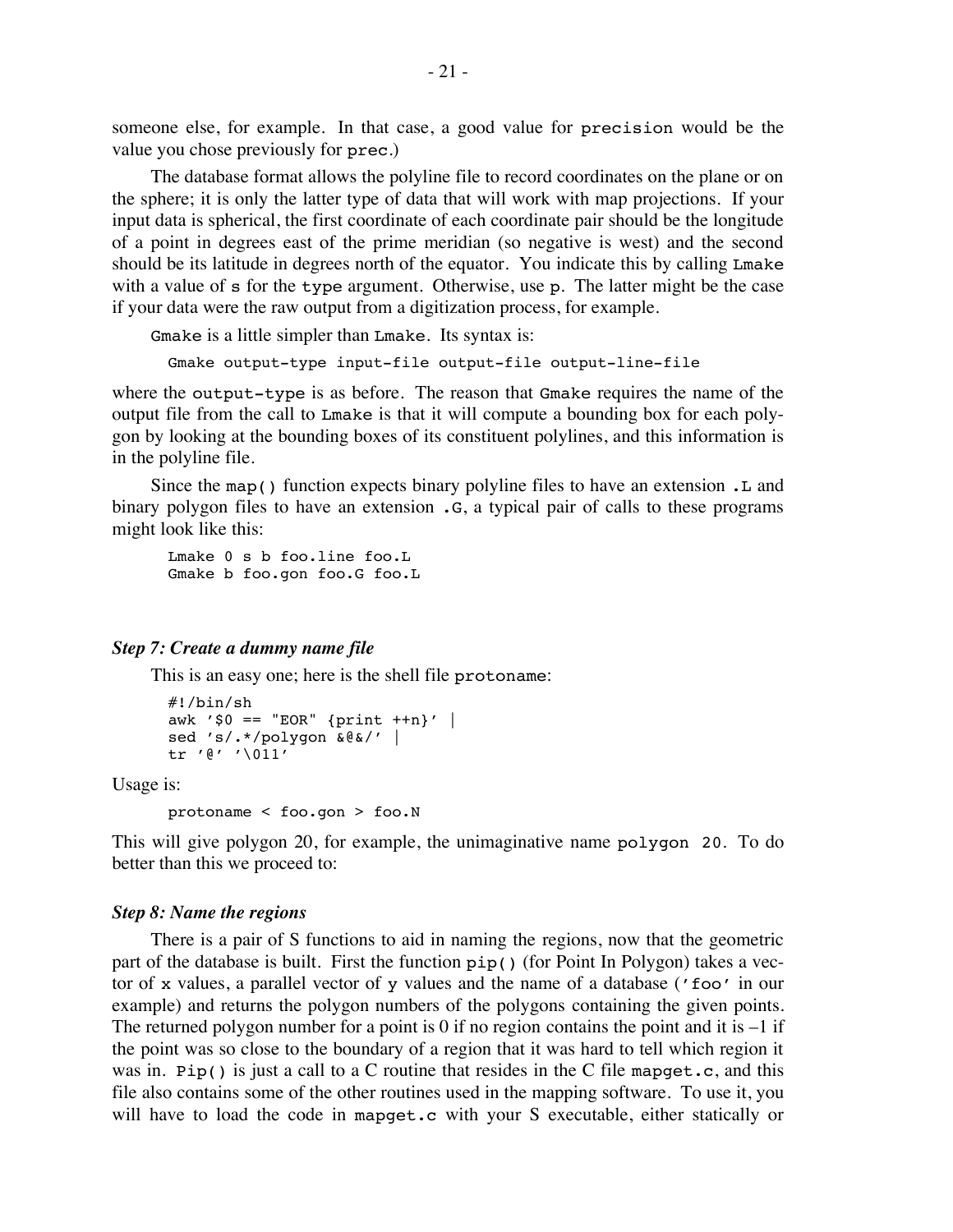dynamically.

Incidentally, if you set the shell environment variable S\_MAP\_DATA\_DIR to point to the directory in which you are creating this database, the code in mapget.c will look there instead of its usual place, which is \$SHOME/library/maps/data.

The other function, gdname(), uses  $\pi(p)$  to name the regions interactively. It is a simple loop that draws the full map, prompts for graphical input, draws a blowup of the polygon selected and prompts for a name for that region. Its return value is a list giving the locations pointed at so far, together with the names that have been associated with their polygons. This list may be given as the second argument to gdname() to initialize that data in a subsequent naming session. So you can do something like this:

```
# interactively name some things until you need a break; when
# you are prompted to point and click at a region, just give
# the device's standard indication of end-of-graphical-input
> z < - qdname("foo")
# start from where you left off ...
> z < - gdname("foo", z)
```
The gdname() function is quite simple, and could be made fancier in a number of ways. But it should serve the purpose as it stands. When you have named all the regions (and saved the result in, say, z), you can now turn this into a more meaningful names file:

cat(paste(z\$name,seq(z\$name),sep="\t"),sep="\n",file="foo.N")

That's it! You now have the three files foo.L, foo.G, and foo.N that completely describe the foo database. You can either install these in the standard place, or set your S MAP DATA DIR variable when you want to use foo.

Here is a brief recap of the commands described above. First, in the shell:

```
# produce segfile, a list of segments, one per line
round 4 segfile | gdclean > j
mv j segfile
dangle segfile > dangles
# deal with each line of dangles and fix segfile
sed 's/.//g' segfile | intersect > intersections
# deal with each line of intersections and fix segfile,
# then make sure that there are still no dangles
gdgraph < segfile | gdbuild foo
Lmake 0 s b foo.line foo.L
Gmake b foo.gon foo.G foo.L
protoname < foo.gon > foo.N
# set environment variable S MAP DATA DIR to point to current directory
# load mapget.c code into S
```
and then in S:

```
z <- qdname("foo")
cat(paste(z$name,seq(z$name),sep="\t"),sep="\n",file="foo.N")
```